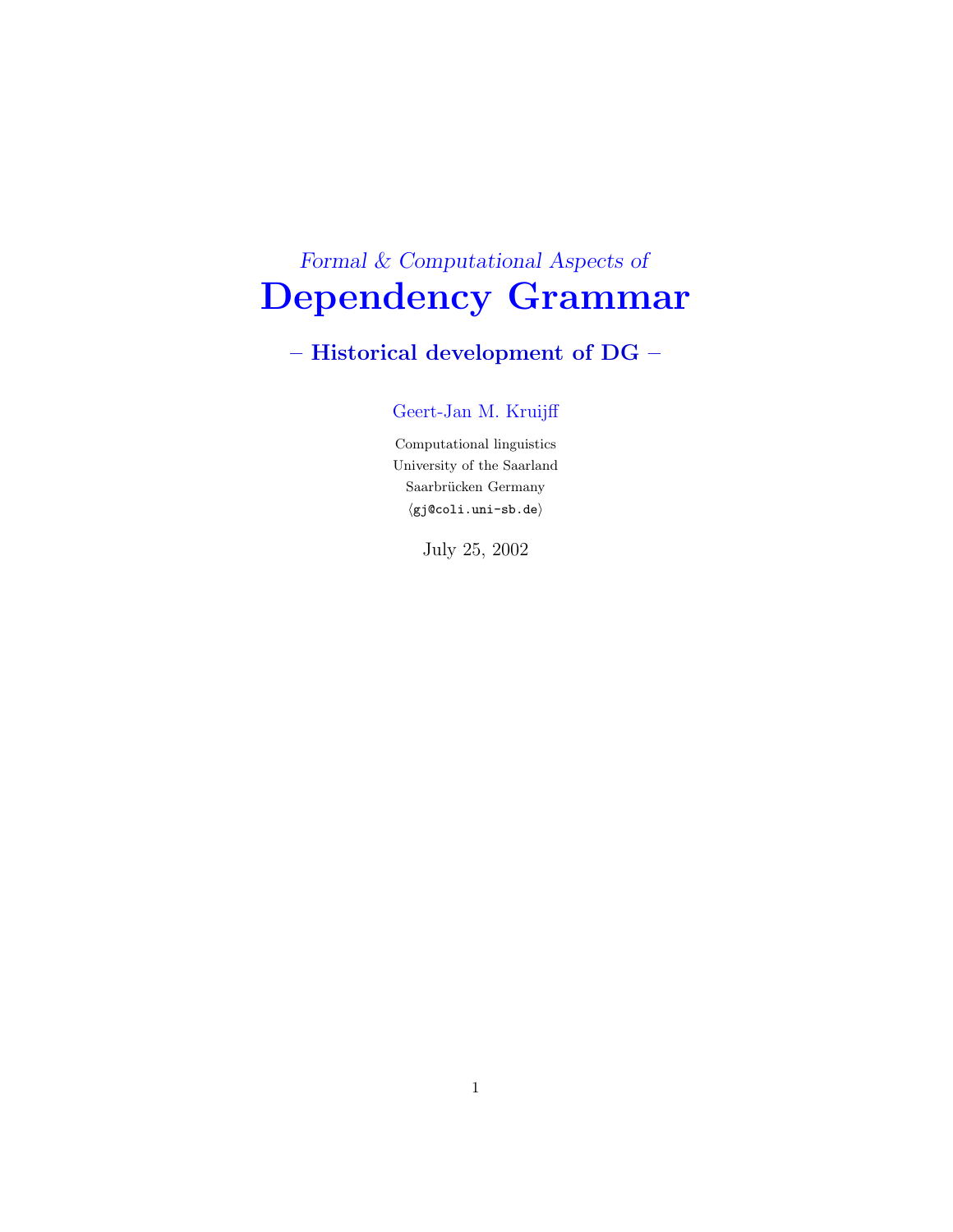#### $\Lambda$ Goal

- <span id="page-1-0"></span>• Goal: To provide an overview of the historical development of dependency grammar, set within the context of theoretical linguistics.
- History teaches something ... or at least it might.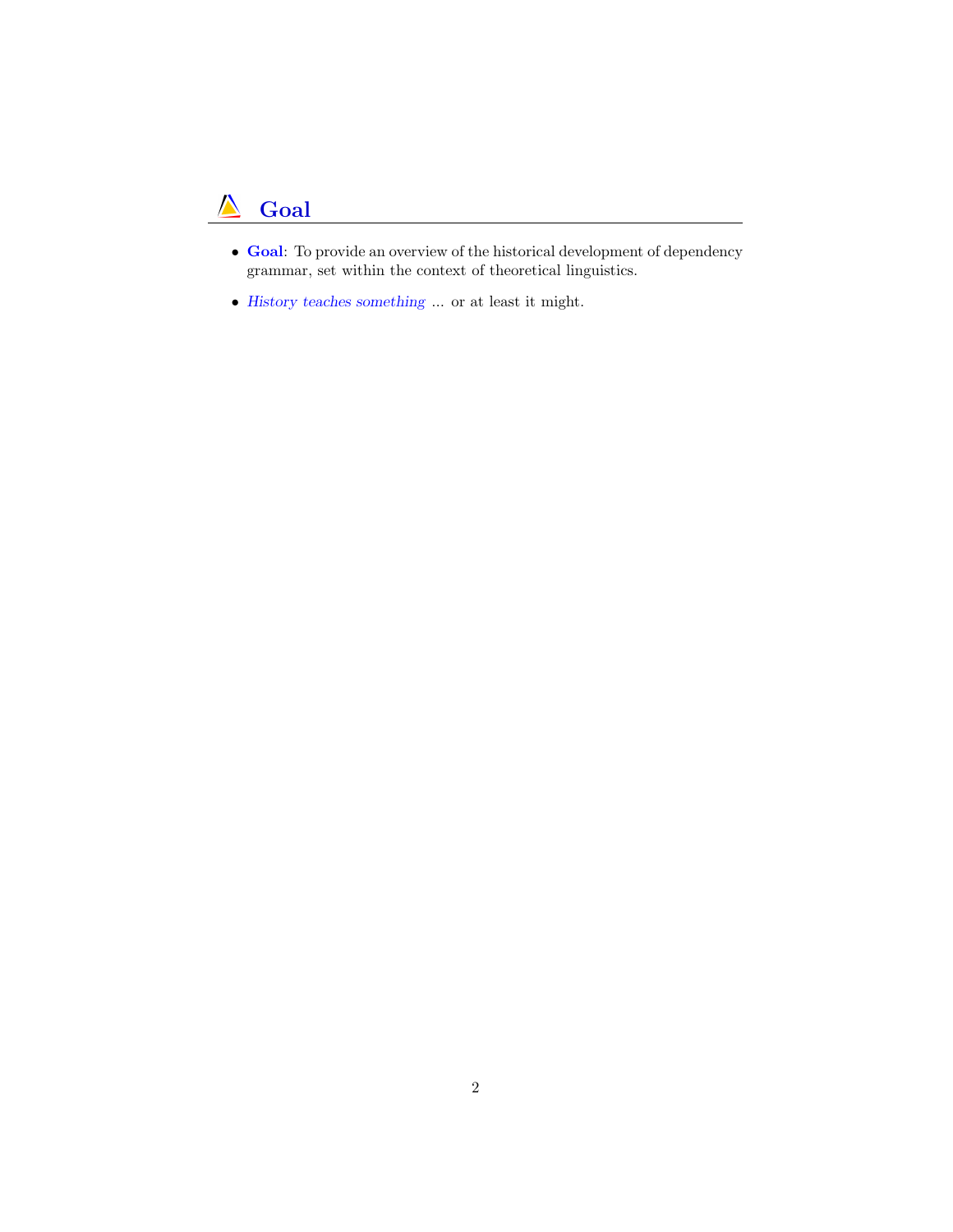- <span id="page-2-0"></span>1. Dependency grammar as a perspective has developed out out the interaction of two views on dependency, namely semantic dependency and syntactic dependency.
- <span id="page-2-1"></span>2. The development of dependency grammar as a theory is closely related to the development of (formal) grammar as such.
	- In Ancient times and the Middle Ages, formal grammar was primarily dependency-based.
	- In contemporary formal grammar, the development of dependency grammars has usually been driven by the same issues as those addressed in formal grammar at large.
	- History can explain why people lost interest in dependency grammar, and why there is a renewed interest now.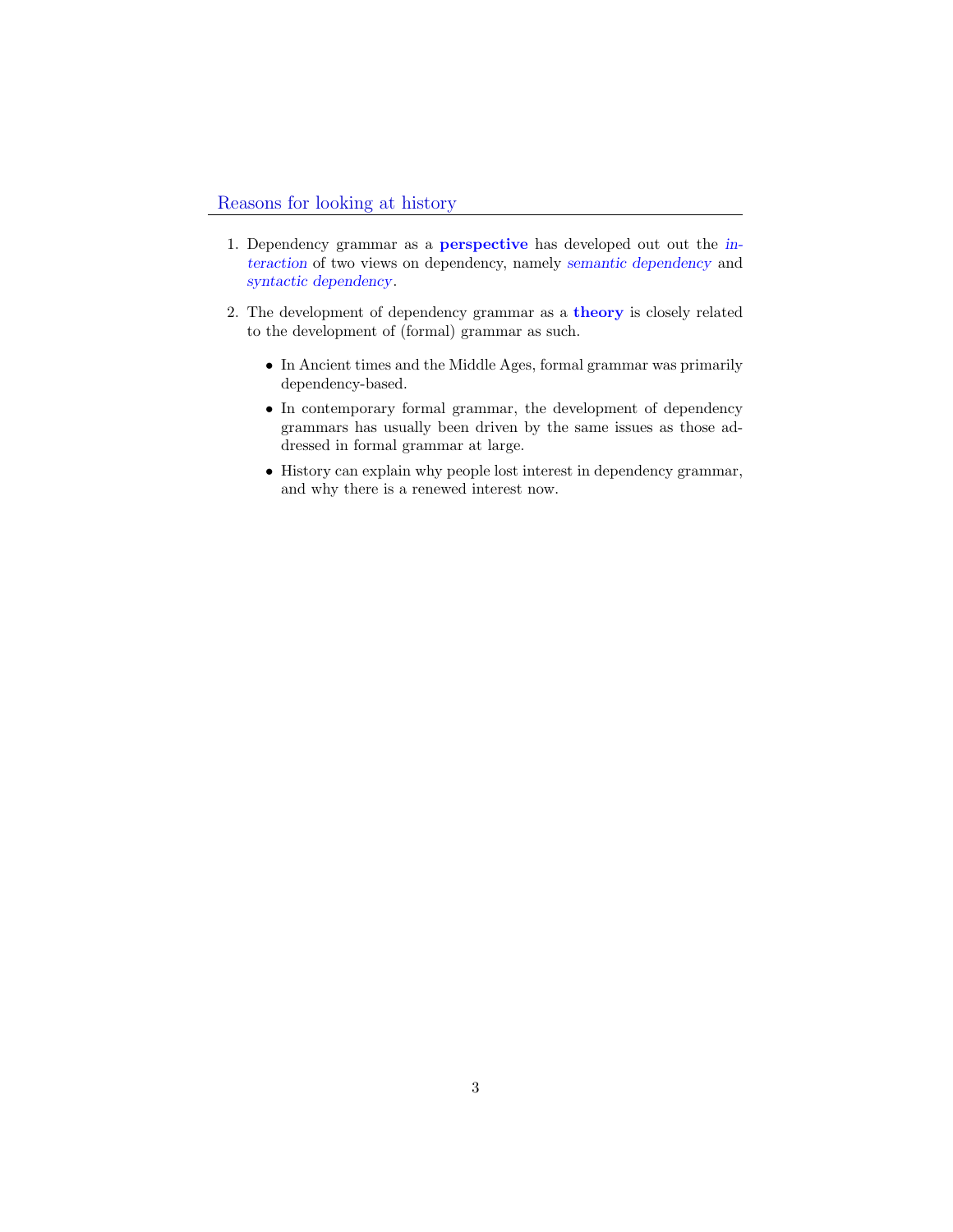- 1. DG in Ancient and Medieval times  $(\pm 350$  BC  $\pm 1500$  AD)
- 2. The formalisation of syntax (1950's, 1960's)
- 3. Meaning enters the stage (1970's)
- 4. The trouble with word order (1970's, 1980's)
- 5. Formal grammar meets logic (1990's)

## Contents

<span id="page-3-0"></span>

| Goal                                                                                                                                                                                                                           | $\bf{2}$       |
|--------------------------------------------------------------------------------------------------------------------------------------------------------------------------------------------------------------------------------|----------------|
|                                                                                                                                                                                                                                | 3              |
|                                                                                                                                                                                                                                | $\overline{4}$ |
| DG in Ancient and Medieval times                                                                                                                                                                                               | 6              |
| Dependency in Antiquity (and all our contract of the Microsoftenium of the Dependency in Antiquity (all of the Microsoftenium of the Microsoftenium of the Microsoftenium of the Microsoftenium of the Microsoftenium of the M | $\overline{7}$ |
|                                                                                                                                                                                                                                | 12             |
|                                                                                                                                                                                                                                | 13             |
| The Arabic Linguistic Tradition                                                                                                                                                                                                | 16             |
| A history of modern formal grammar                                                                                                                                                                                             | 18             |
| The formalisation of syntax                                                                                                                                                                                                    | 19             |
|                                                                                                                                                                                                                                | 20             |
|                                                                                                                                                                                                                                | 21             |
|                                                                                                                                                                                                                                | 22             |
| The generative strength of DG $\ldots \ldots \ldots \ldots \ldots \ldots$                                                                                                                                                      | 24             |
| Early non-transformational approaches $\ldots \ldots \ldots \ldots \ldots$                                                                                                                                                     | 25             |
| Meaning enters the stage                                                                                                                                                                                                       | 26             |
| Logical form, dependency, and stratificational grammar                                                                                                                                                                         | 28             |
| Montague and the development of formal semantics                                                                                                                                                                               | 30             |
| The trouble with word order                                                                                                                                                                                                    | 31             |
|                                                                                                                                                                                                                                | 32             |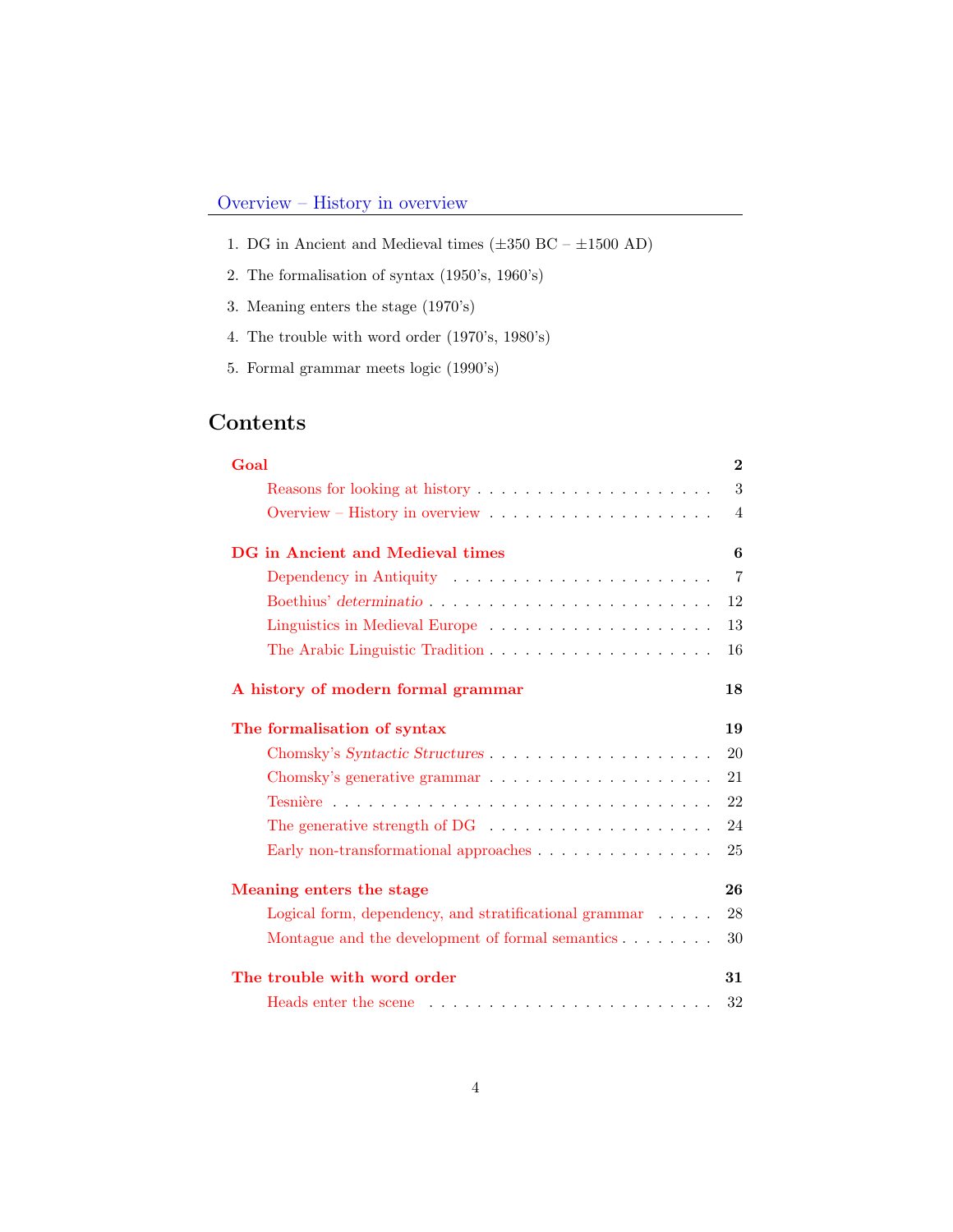| Grammar meets logic and computation         | 37 |
|---------------------------------------------|----|
| Grammar as a mathematical-logical system 38 |    |
| In retrospect                               |    |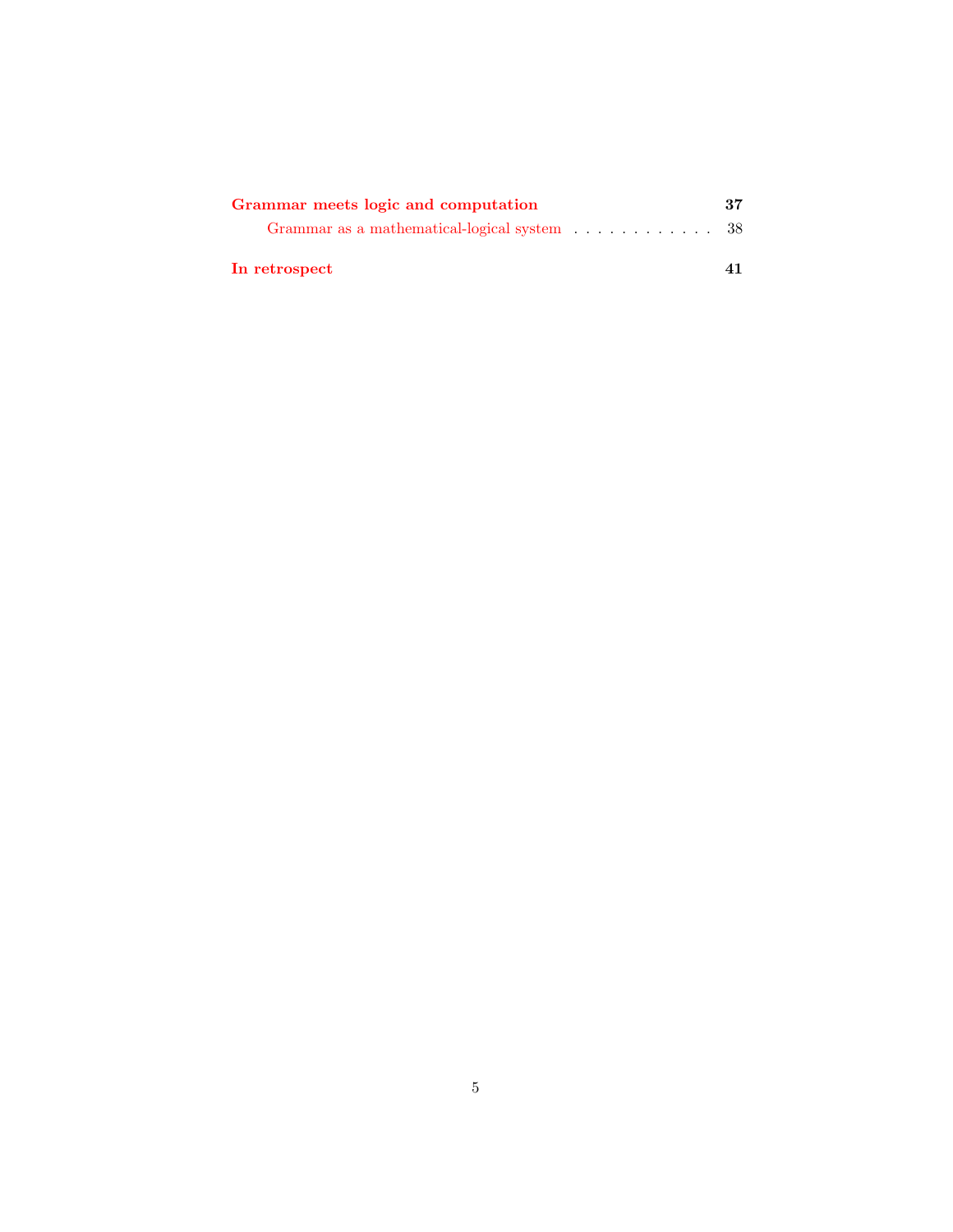## DG in Ancient and Medieval times

- Development:
	- 1. The development of notions of semantic and syntactic dependency in Antiquity (Percival, 1990).
	- 2. The Arabic Linguistic Tradition.
	- 3. Boethius, and the notion of dependency in European Medieval linguistics.
- <span id="page-5-0"></span>• Notions of semantic dependency and syntactic dependency arose from the work of Ancient logicians and grammarians, later picked up by e.g. Boethius and then making their way into Medieval linguistics.
- In the Middle Ages, the close interaction with the Islamic world through Moorish culture in Southern Europe on the one hand, and the use of Hebrew by Jews all over Europe on the other hand, resulted in Medieval grammarians becoming interested in, and acquainted with, the Arabic Linguistic Tradition.
- In the Arabic tradition, syntactic dependency (inflection/head) had long been at the heart of the accounts of Arabic grammar.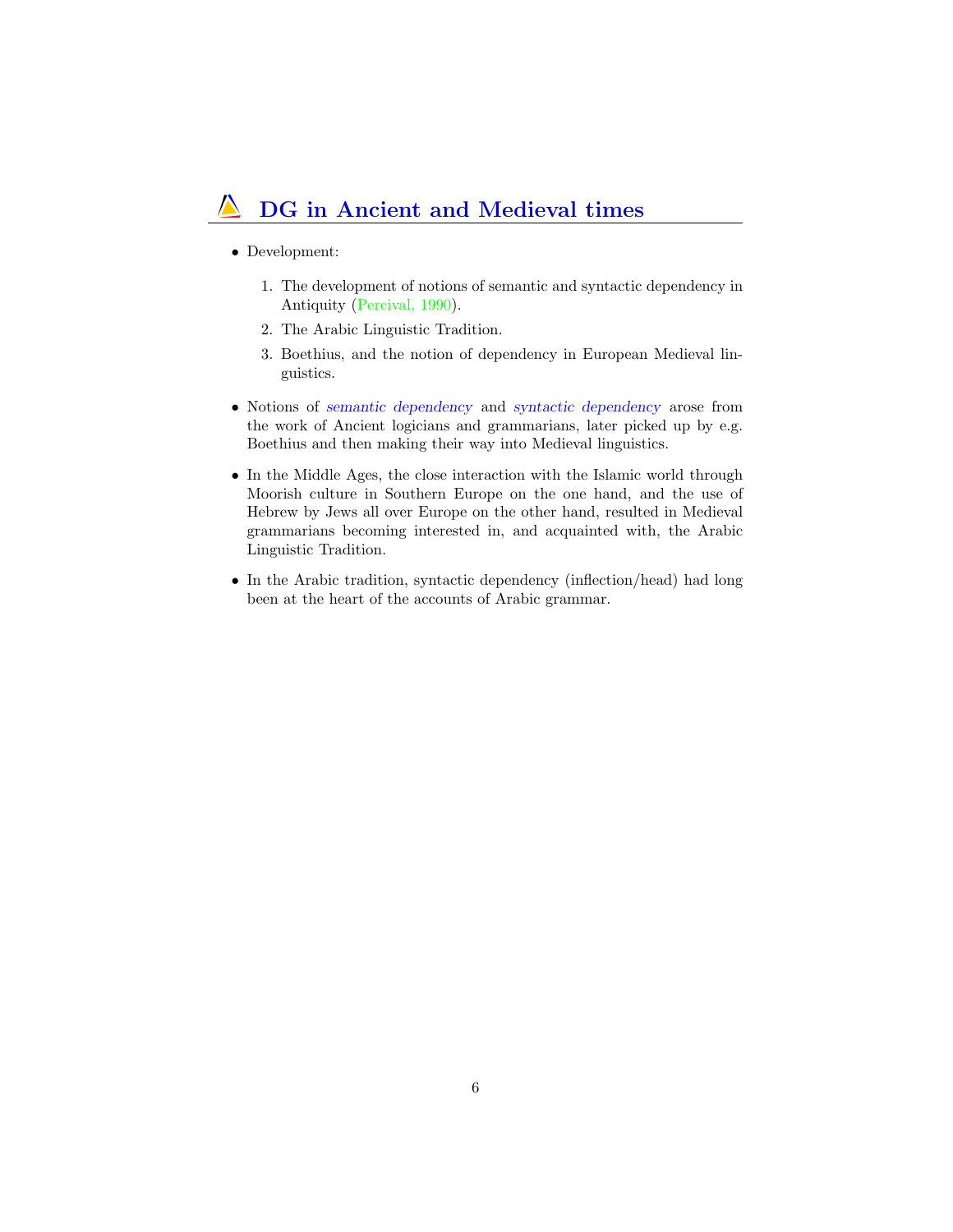### Dependency in Antiquity

- $\bullet~$  Perhaps the earliest: Pāṇini's formal grammar of Sanskrit (written  $350/250$ BC).
- Relations of *semantic* dependency were implicitly recognized in the development of grammars in Antiquity.
- The definitions of word classes (parts of speech) illustrate this.
- Two different perspectives on word classes were developed:
	- 1. One perspective arose in the work of Ancient logicians such as Plato and Aristotle, who wanted to analyse propositions.
	- 2. Another perspective arose in the work of Ancient grammarians like Thrax or Apollonius, whose goal it was to interpret literary texts.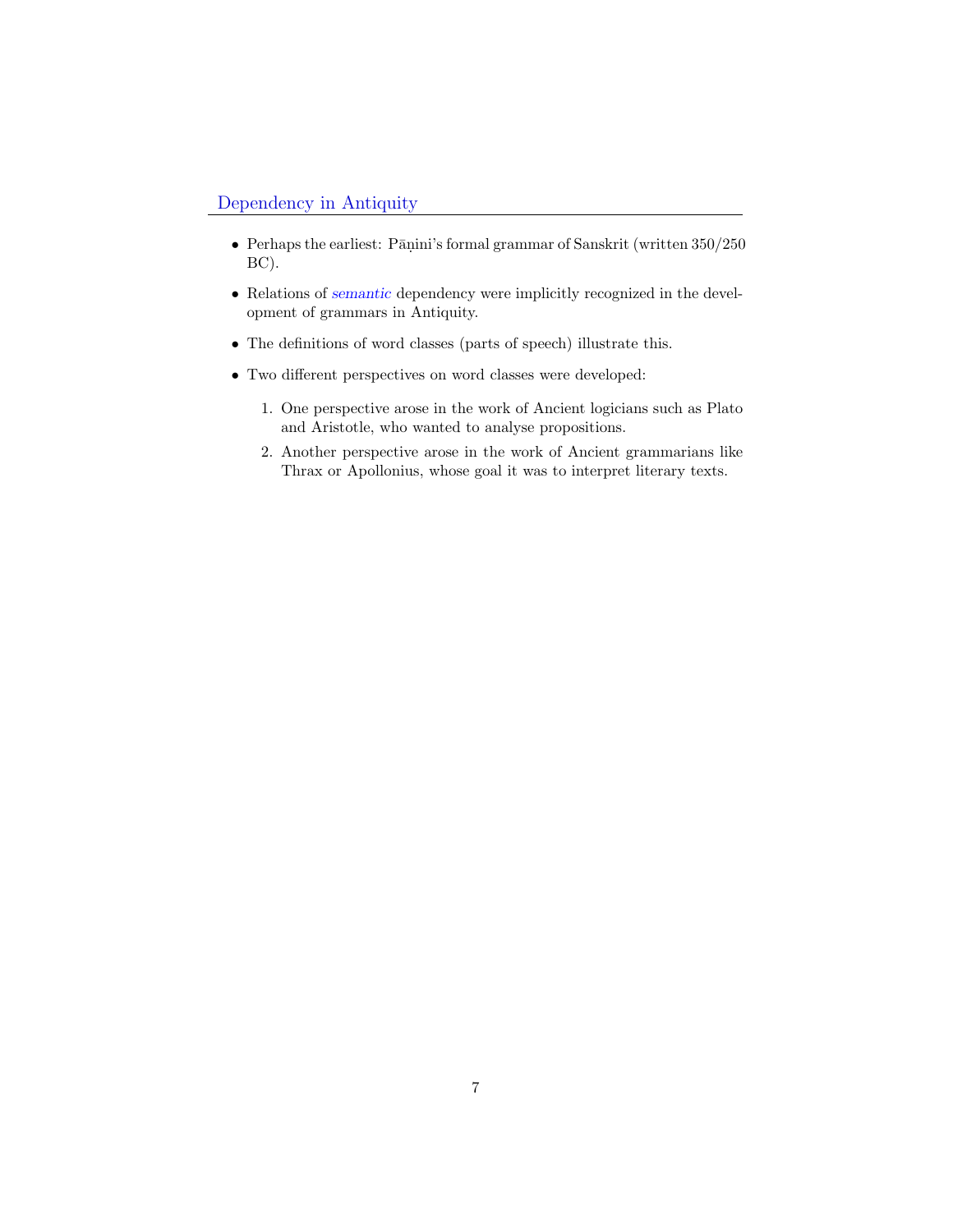- Logicians looked at how propositions could be analyzed into their constituent parts.
	- Two main word classes were distinguished, namely nouns and verbs.
	- Nouns provide the subject, and the verb the predicate for a proposition.
	- The basic assumption underlying this perspective was that these two word classes, when put together, constitute a minimal proposition.
	- Later on, two further word classes would be added: Syncategorematic words (all, every, no, some,...) and connectives (and, if, ...).
- "Dependency" or "priority":
	- Without a verb, we don't have a proposition (Aristotle, On Interpretation).
	- But without a noun (subject), we have nothing to anchor the process to.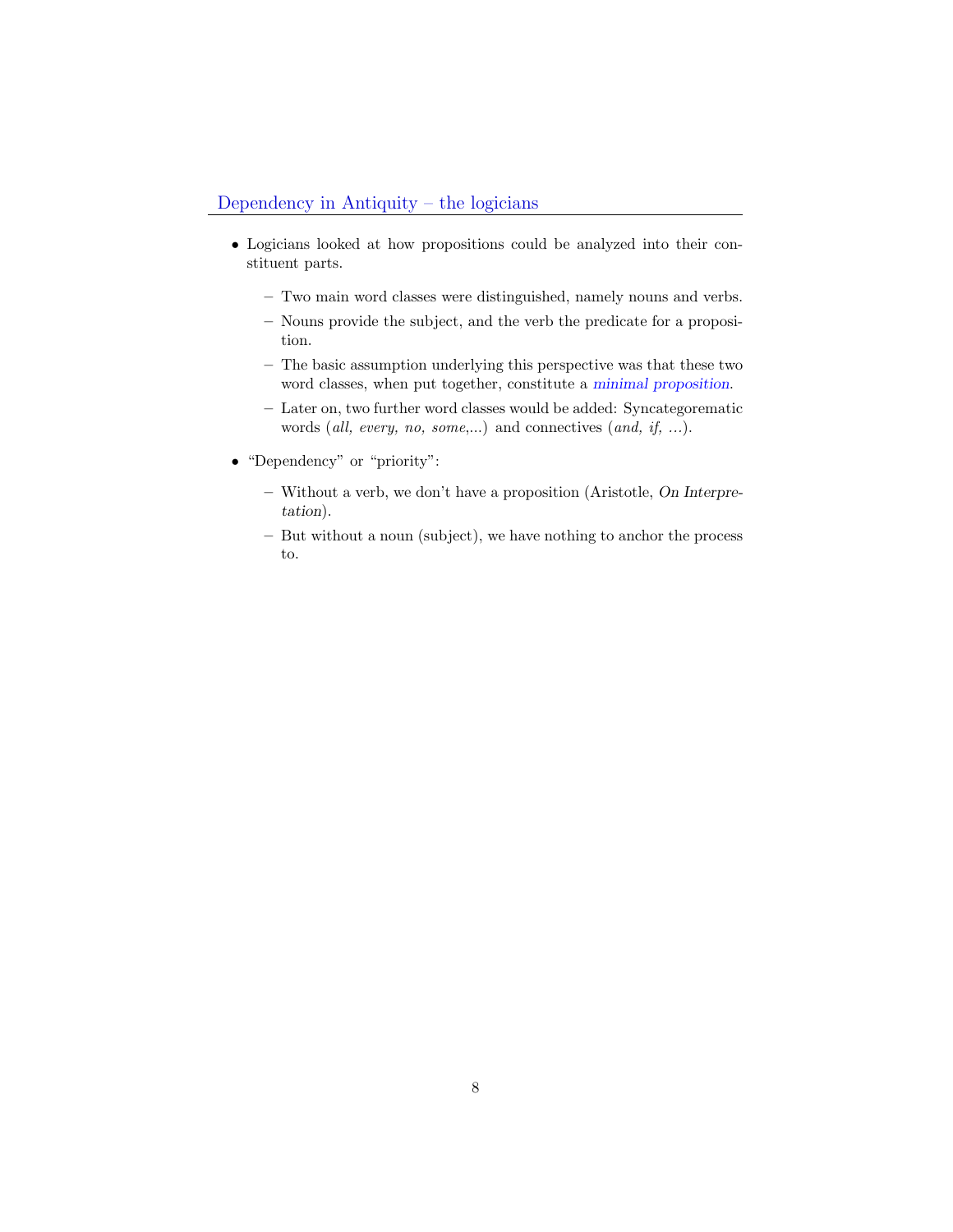### Dependency in Antiquity – the grammarians

- Grammarians set themselves to interpreting literary texts, and hence did not adopt the kind of analysis that the logicians were using.
- Besides nouns and verbs the grammarians also distinguished the participle, article, pronoun, preposition, adverb and conjunction as word classes.
- Because the grammarians inherited nouns and verbs as word classes from the logicians, the two systems were not unrelated.
- For example, the adverb was conceived of as "a part of speech that complements or diminishes the meaning of the verb that it accompanies." (Percival, 1990)(p.31)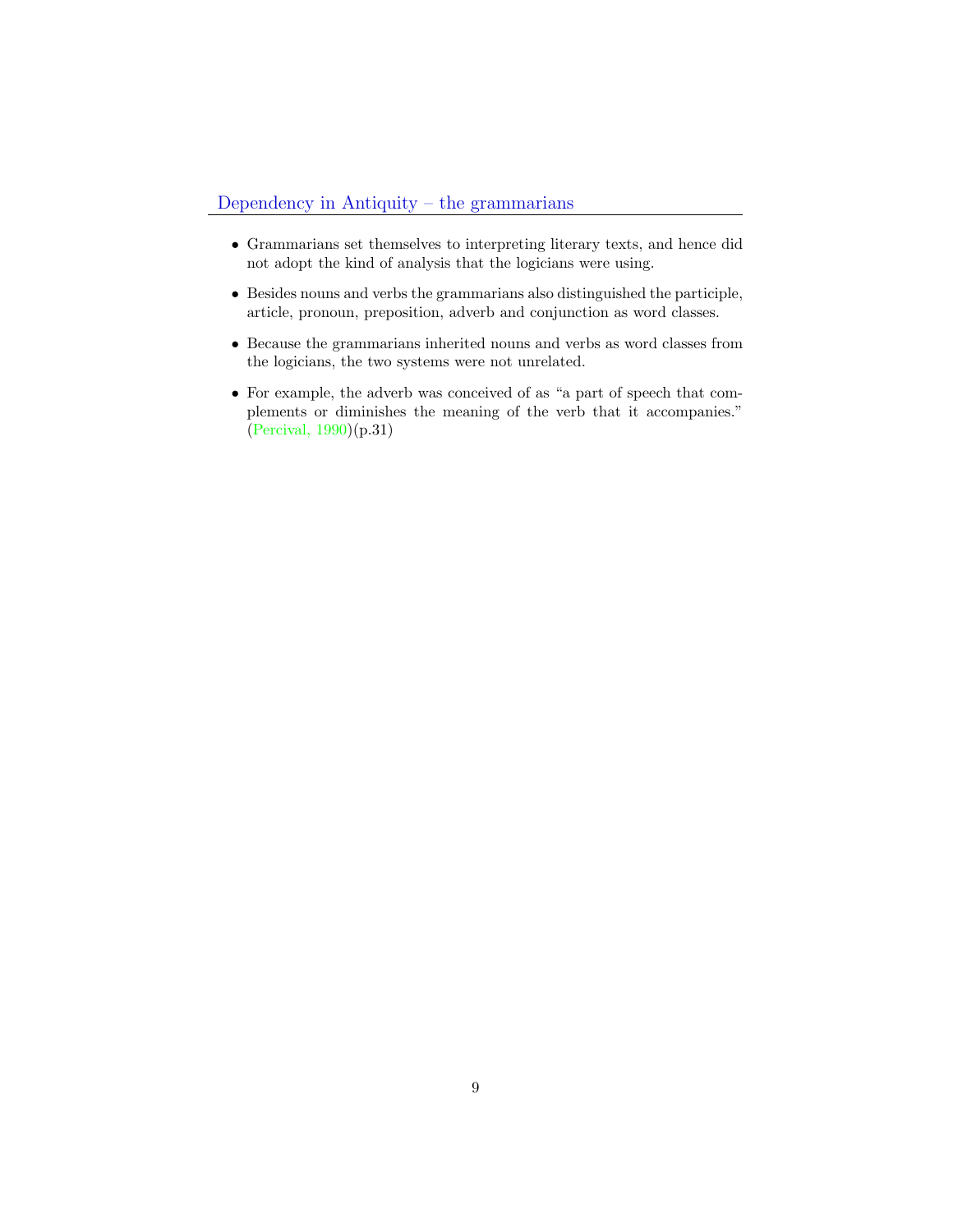- The way an adverb was conceived of illustrates two implications:
	- 1. Semantic specification: The function of some words is to clarify or circumscribe the meanings of other words.
	- 2. Asymmetrical relations: An adverb needs a verb to modify, but a verb does not necessarily need an adverb to be modified by.
- <span id="page-9-0"></span>• These two ideas were elaborated in the work of Apollonius (200 AD).
- Priscian (500 AD) based his Latin grammar on Apollonius' ideas, and from there these notions made it into European Medieval grammar through Boethius' interpretation of Priscian.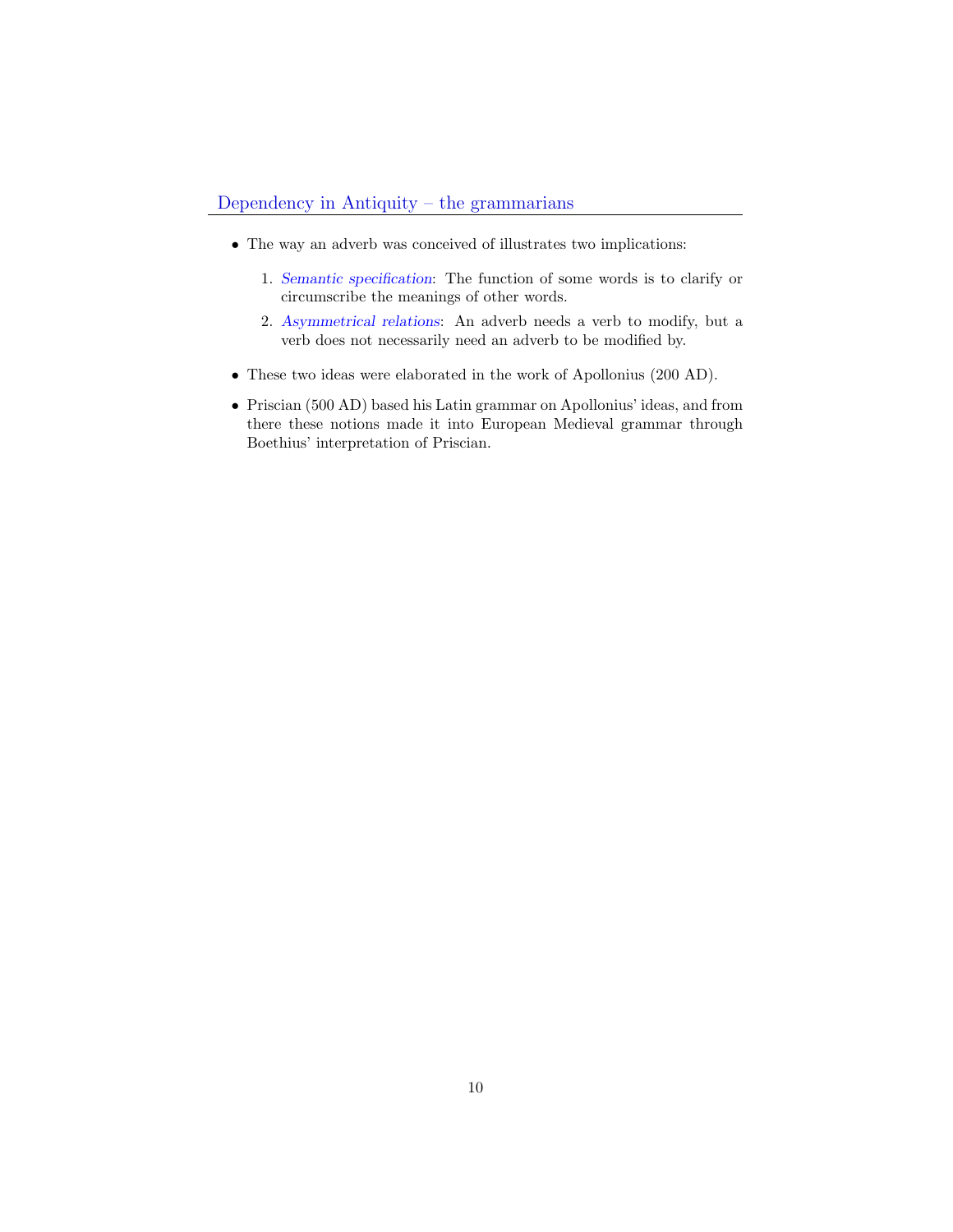- With Apollonius and Priscian, we see the Ancient conception of dependency being "rounded off".
- There are two major word classes (noun, verb), and six minor word classes.
- Nouns and verbs are major because ancient grammarians conceived of a sentence as a group of words expressing a complete thought (just like the logicians!).
- The minor word classes had supportive functions in relation to the major classes.
- Nouns and verbs were not equally major: The noun expresses the subject, the verb the predicate. Although a verb without a subject has no raison  $d\text{'\`etre}$ , the verb was considered prior to nouns.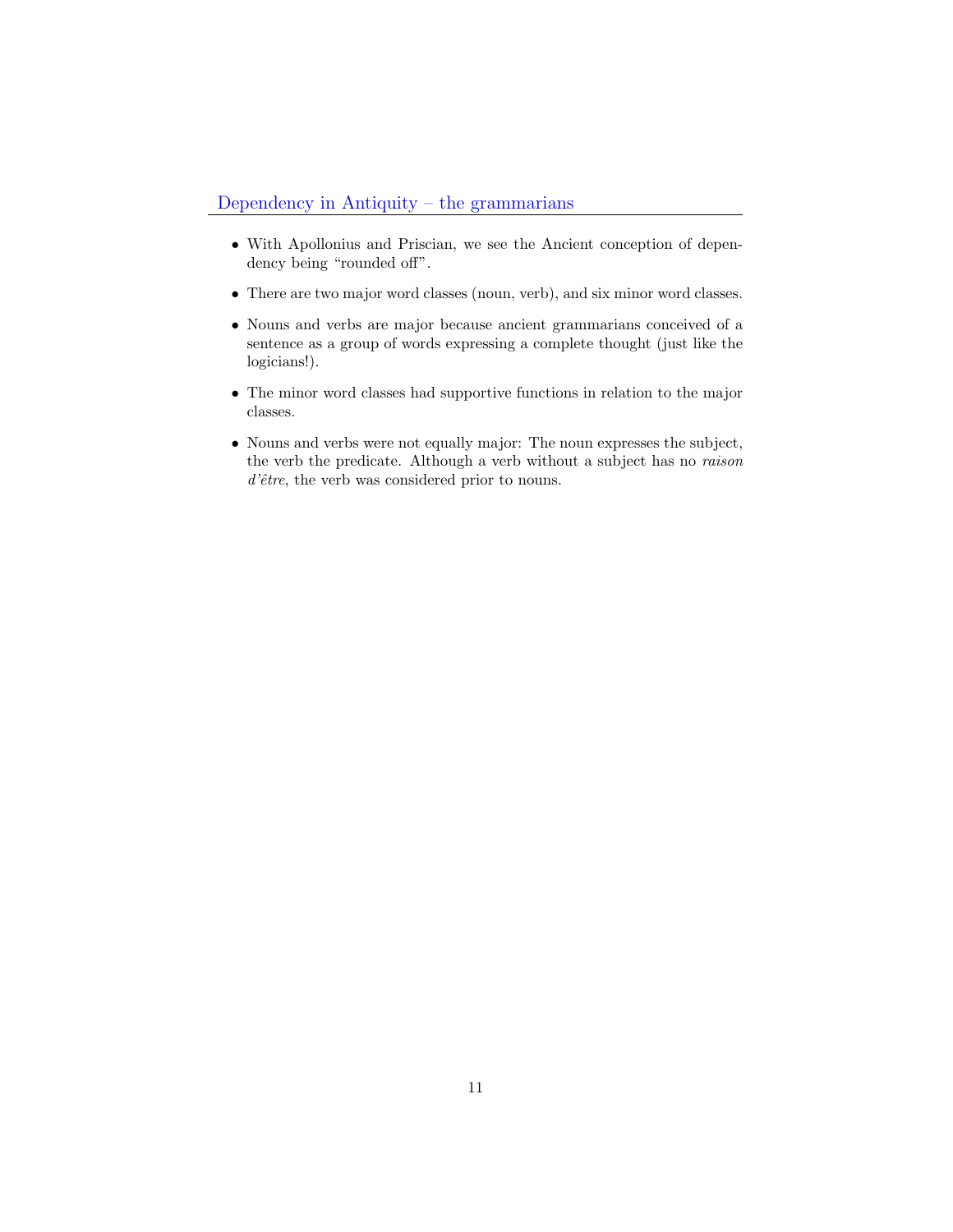- The first person who introduced a special term to refer to the supportive function of the minor word classes was the logician Boethius (ca. 480- 524/6 AD).
- In his commentary on Aristotle's On Interpretation, Boethius referred to quantifiers (syncategorematic words) as determinationes, "specifiers".
- In his De divisione, Boethius develops the notions of specification further to include not only quantifiers, but also words from other word classes.
	- In isolation, words are vague and need to be specified further.
	- For example, Da mihi! ("Give me!") is vague if it is not clear what should be given.
- Boethius' determinatio thus cuts across word classes, adding an idea of semantic specification or semantic role to the major word classes noun and verb.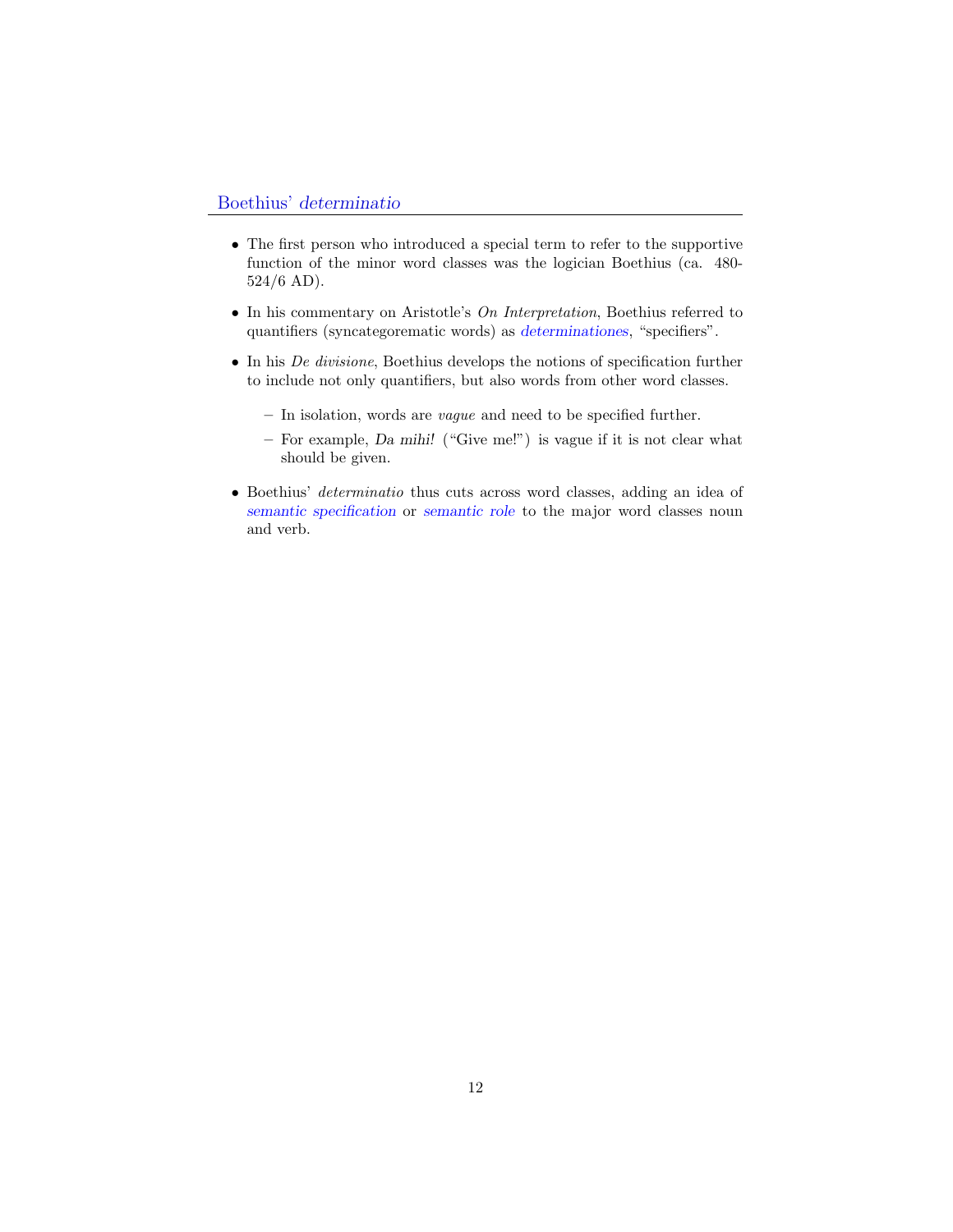### Linguistics in Medieval Europe

- Boethius' writings were widely disseminated in Latin-speaking Europe, because they were part of the logica vetus, the "Old logic".
- Given the dominant position of logic in Medieval education, grammarians quickly adopted Boethius' determinatio.
- Next to the semantically oriented use of determination, grammarians introduced the (syntactic) notion of 'government'.
- Although grammarians in Antiquity were aware of the idea (notably, see the Stoics), Medieval grammarians (12C AD) were the first to introduce technical terms to refer to the different kinds of government relations.
- The general term for government was Latin regimen: A verb governs all the major nominal expressions in a sentence, determining e.g. nominal inflection (similar to the notion of head in the Arabic linguistic tradition.)
- Other government relations were exigentia (requirement) between adverbs and verbs, and deservire (or servire) between prepositions and nouns.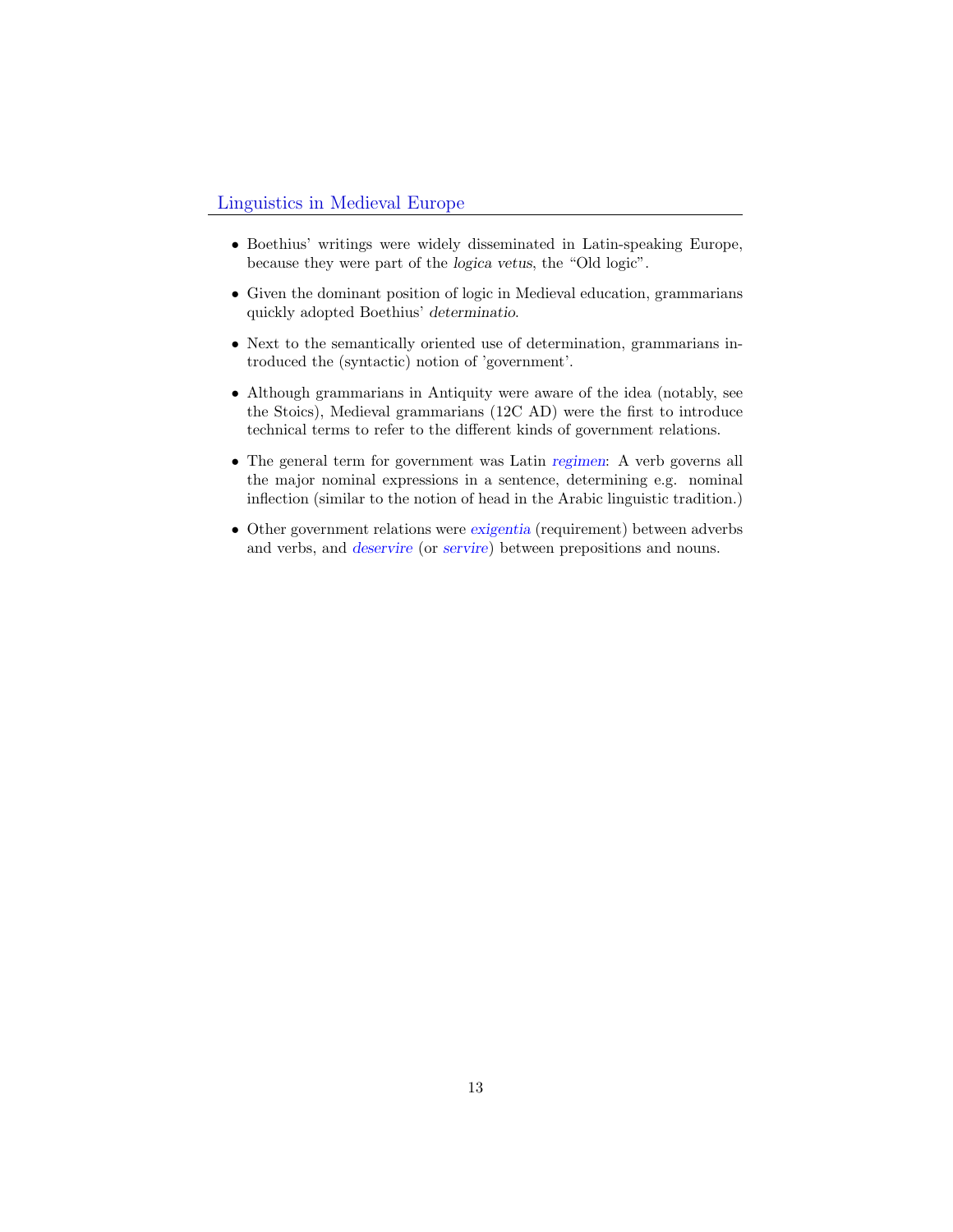- $\bullet\,$  In the 13th century AD, Latin scholars introduced the term dependentia.
- This term was closely related to Boethius' determinatio: If A determines B, then B is dependent on A.
- Relation between syntactic and semantic dependency: "If A governs B, then B determines A, and hence A is dependent on B, with 'B terminating the dependency.' " (Percival,  $1990$ )(p.35).
- In medieval Europe, dependency-based notions were used by speculative and modistic grammarians, particularly Thomas of Erfurt or Martin of Dacia.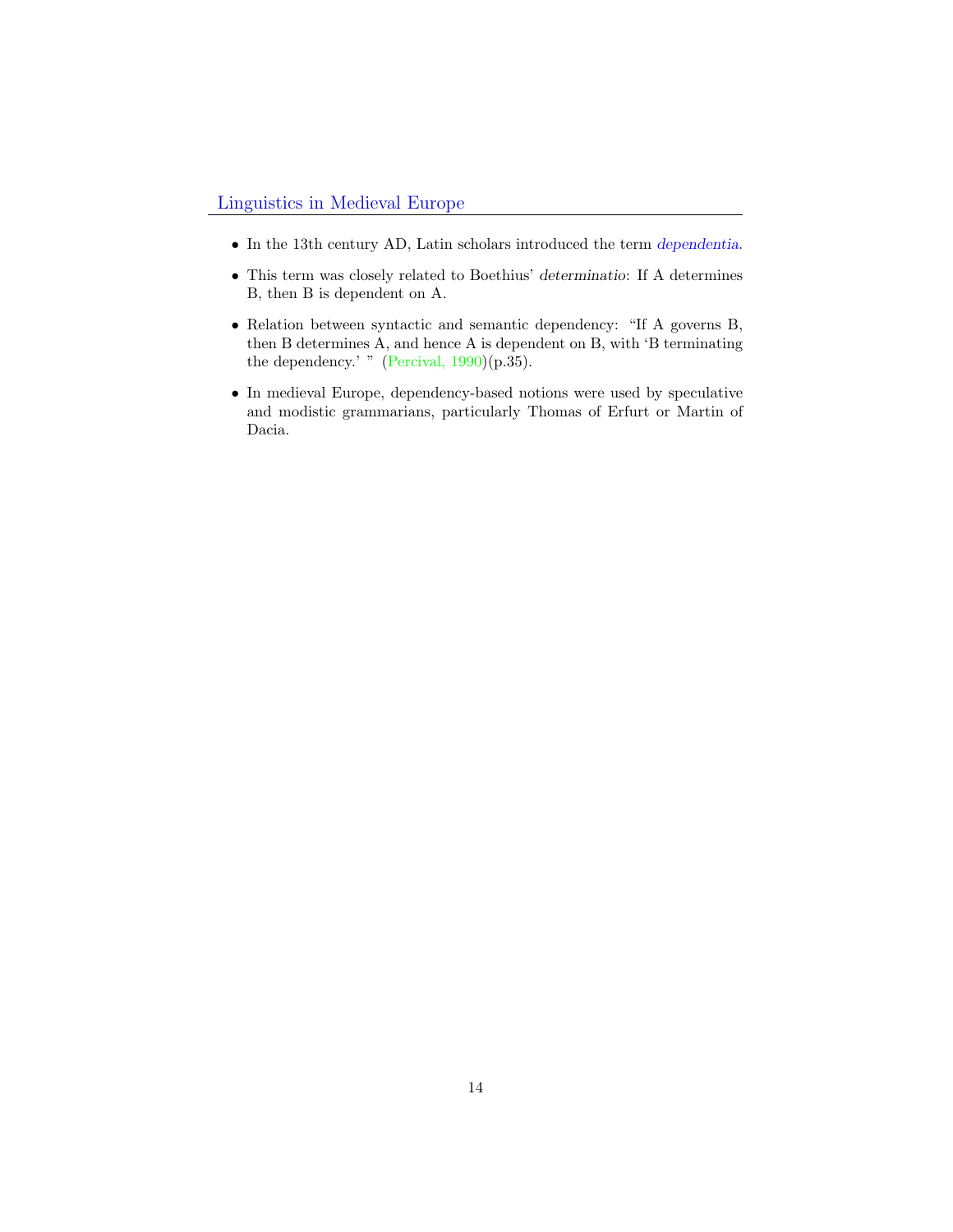#### Linguistics in Modernity

- After the Middle Ages, the idea of semantic specification (determinatio) remained, even in the new humanistic educational system (15C AD and on), whereas dependentia occurs less often in the Modern period.
- Later, in the 17th and 18th century, grammarians added several important concepts to the notion of dependency:
	- 1. The notion of dependent clause (Port Royal logicians, middle 17th century).
	- 2. The notions of modifiers and modification (contributed to the French grammarian Claude Buffier, early 18th century).
	- 3. The notion of complement (Girard in 1747, further developed by Du Marsais and Beauzée).
- <span id="page-14-0"></span>• This then leads up to the developments in the 20th century ...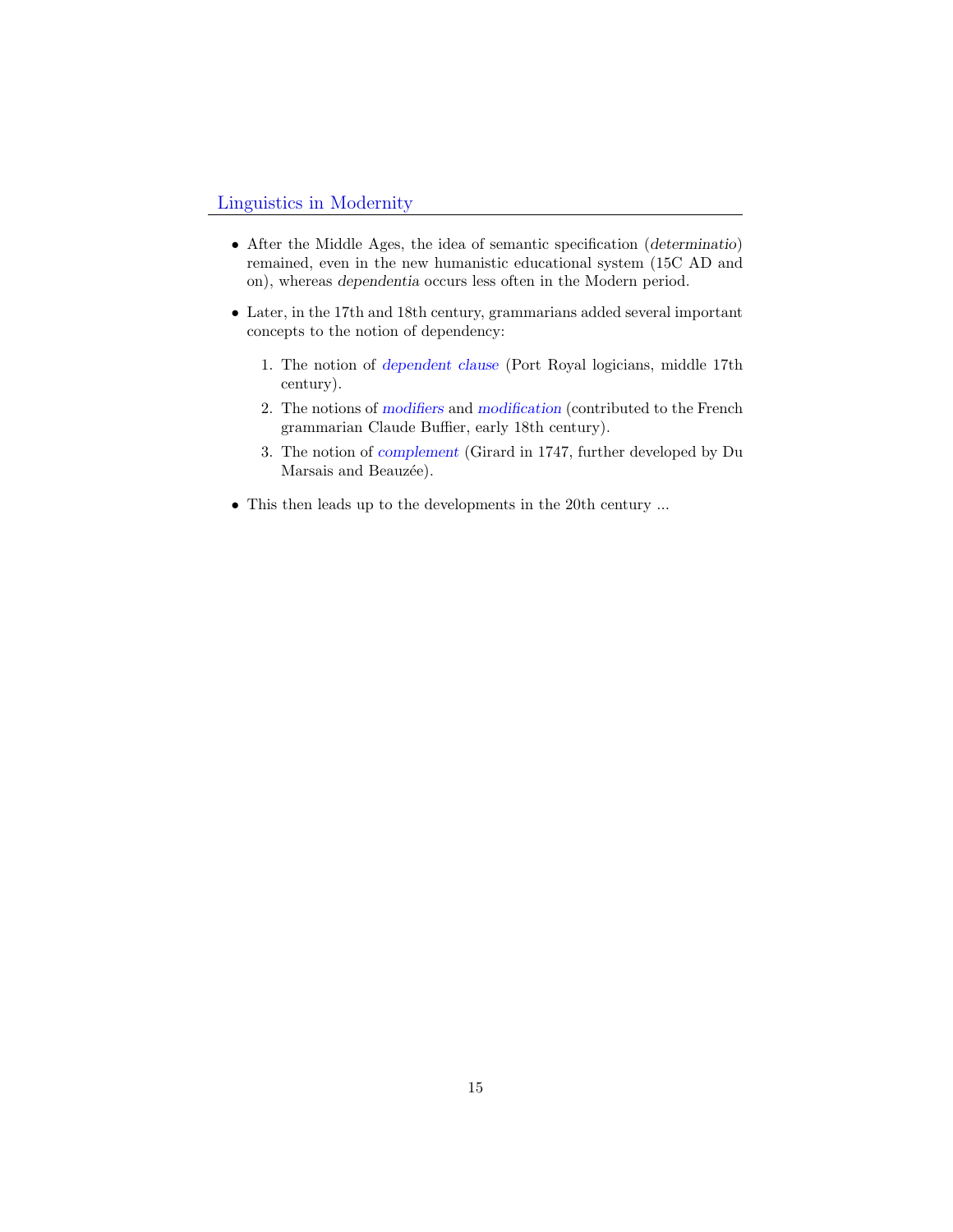- We also find notions of syntactic and semantic dependency in the Arabic Linguistic Tradition.
- European linguists came in contact with Arabic grammar through direct contact with the Islamic world in Moorish Southern Europe, and through Hebrew.
- They became interested in Arabic grammar because Arabic was a type of language different from Latin, and had resulted in a different kind of grammar.
	- (Percival, 1993): The Medieval genus/species discussion concerning grammar – Is there a universal grammar?
- Although the idea of systematic treatment of Arabic grammar arose from Hellenistic thinking, the Arabic Linguistic Tradition developed independently from European linguistics.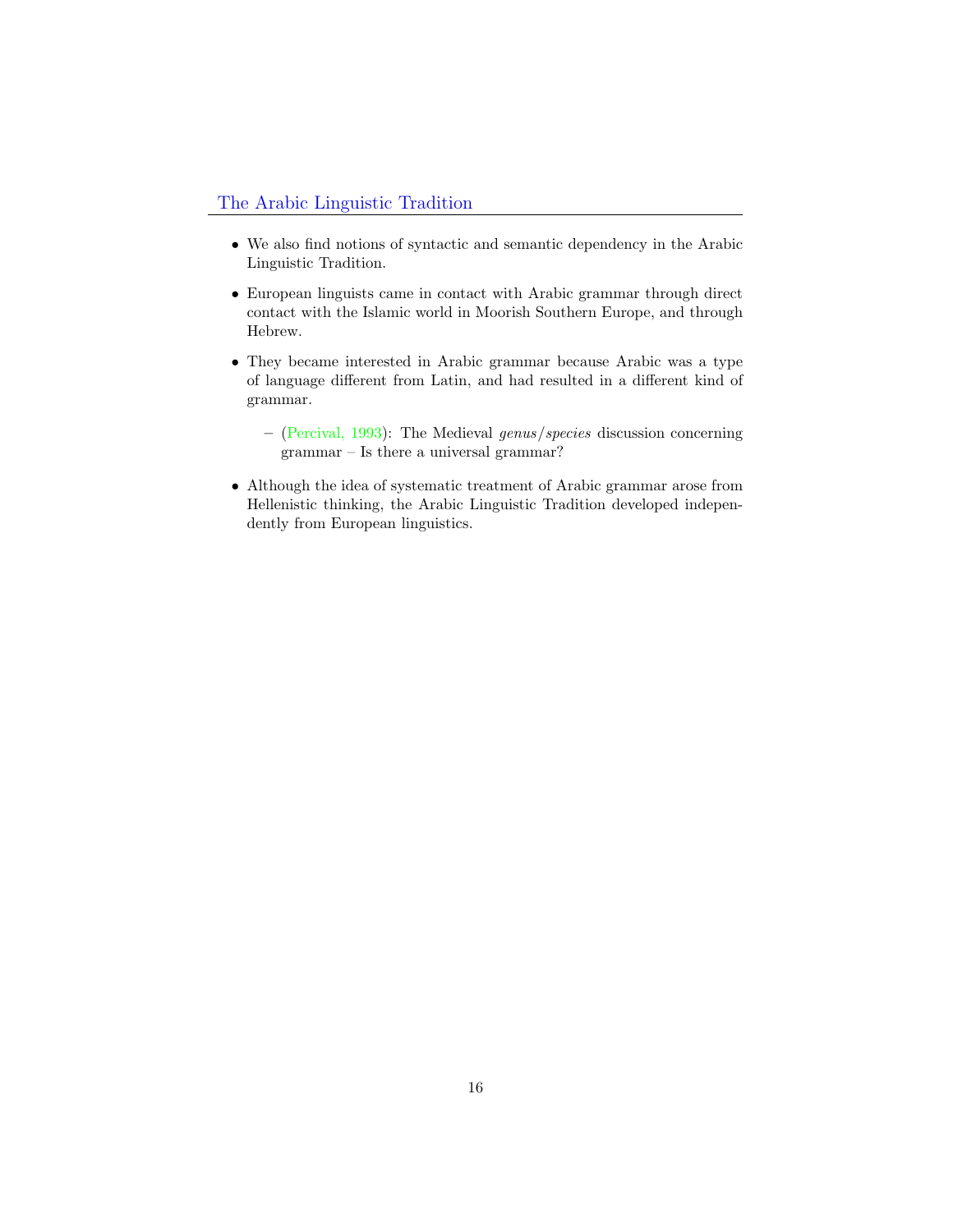#### The Arabic Linguistic Tradition

- The first known theory (systematic treatment) of Arabic grammar, including various levels of linguistic information, was based on concepts that now form the core of dependency grammar: Kitab al-Usul of Ibn al-Sarrāğ  $(d.928)$ .
- The Kitab al-Us $\bar{u}$ l codifies the Arabic tradition epitomized in Sībawayhi's (d.798) Kitāb and al-Xalīl's (d.791) Kitāb al-'Ayn (lexicography: first Arab dictionary)
- $\bullet~$  The ustil ('foundations'), covering all linguistic facts, and the 'ilal ('causes')
- Syntax (nahw) distinguishes a head ( $\bar{a}$ mil) and its dependents (ma'mūl fi-hi). Nominal dependents can have different roles, such as  $f\bar{a}$ 'il ('actor, subject'), maf $\bar{a}^{\prime}$ il ('object'), mubtada' ('topic') or khabar ('comment').

References: (Owens, 1988; Bohas et al., 1990).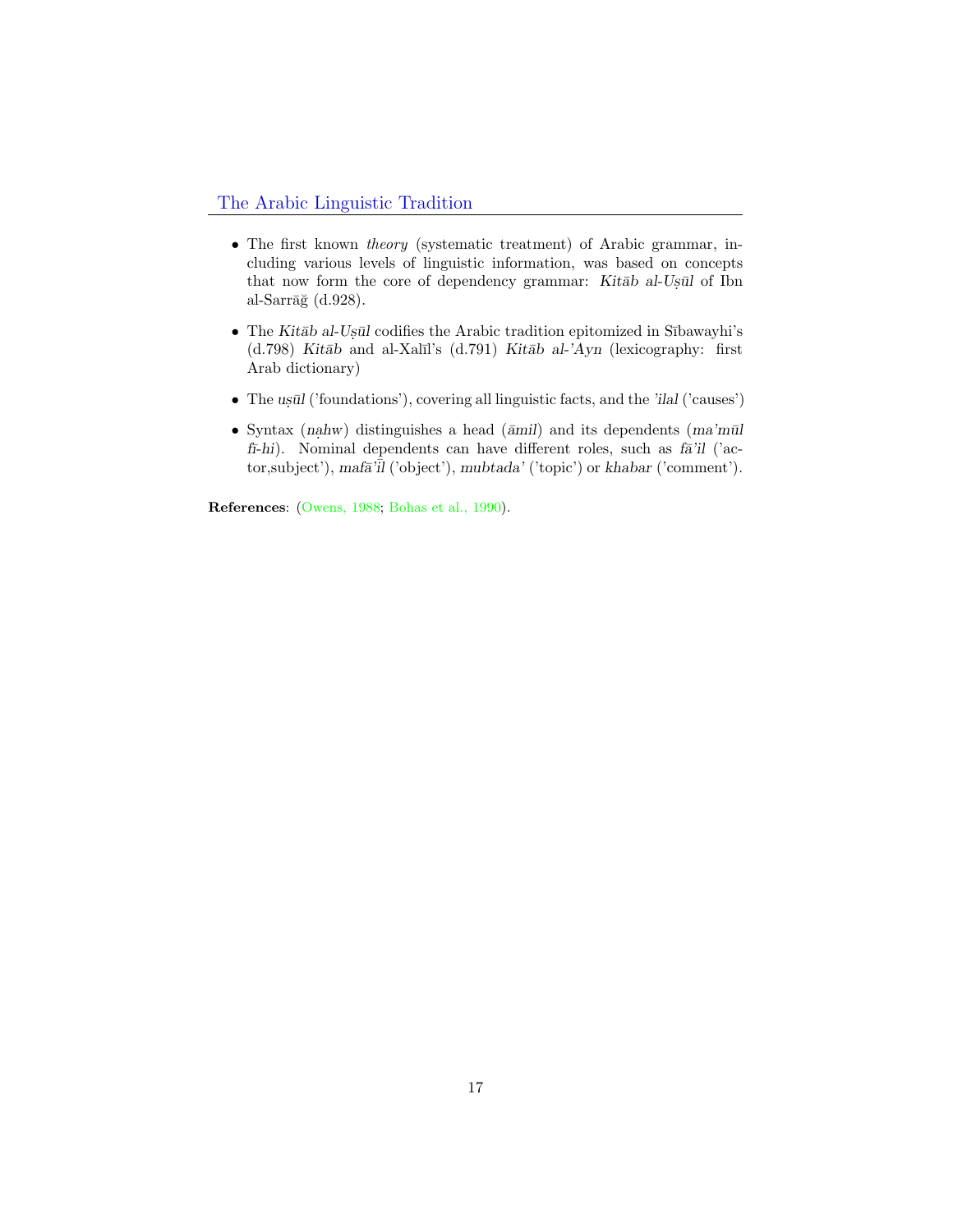#### A history of modern formal grammar  $\sqrt{ }$

- We are looking at the developments starting in the 1950's, dividing (sometimes parallel) historical developments into four phases:
	- 1. Formalisation: Away from descriptive linguistics and behavioralism
	- 2. Including meaning: Compositionality
	- 3. Word order: Needing stronger formalisms
	- 4. Grammar meets logic & computation: Grammar as a mathematical system.
- <span id="page-17-0"></span>• In these phases, theoretical linguists addressed similar issues, but worked them out differently depending on the perspective they took – constituencybased, or dependency-based.
- These historical developments help explain why people lost their interest in DG, and why their interest is now renewed – without needing a (biased) comparison between constituency & dependency perspectives.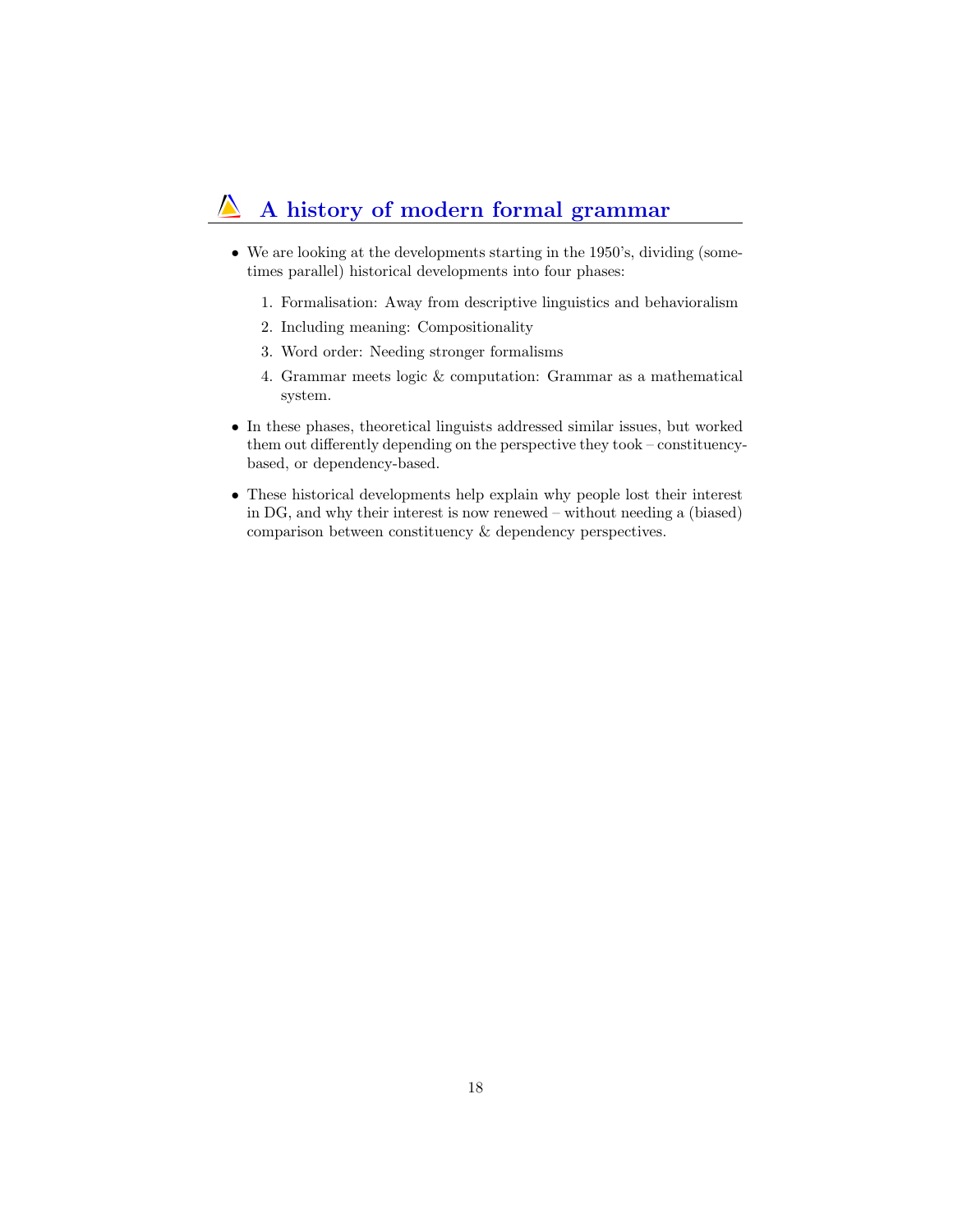## The formalisation of syntax

- What preceeded:
	- The 1930's: Bloomfield's (descriptive) notion of constituency, behaviorism in linguistics
	- The 1930's-1940's: Groundbreaking work in mathematical logic, theory of computers and computation (Gödel, Church, Kleene, Turing, Post)
- Chomsky's impact on the enterprise of syntax:
	- Mathematical results establishing formal language theory and the scale of types of grammar (nowadays called the Chomsky Hierarchy)
	- Critical review of B.F. Skinner's (1957) book Verbal Behavior
	- Chomsky's (1957) Syntactic Structures

References: (Chomsky, 1957; Davis, 1965; Sag and Wasow, 1999).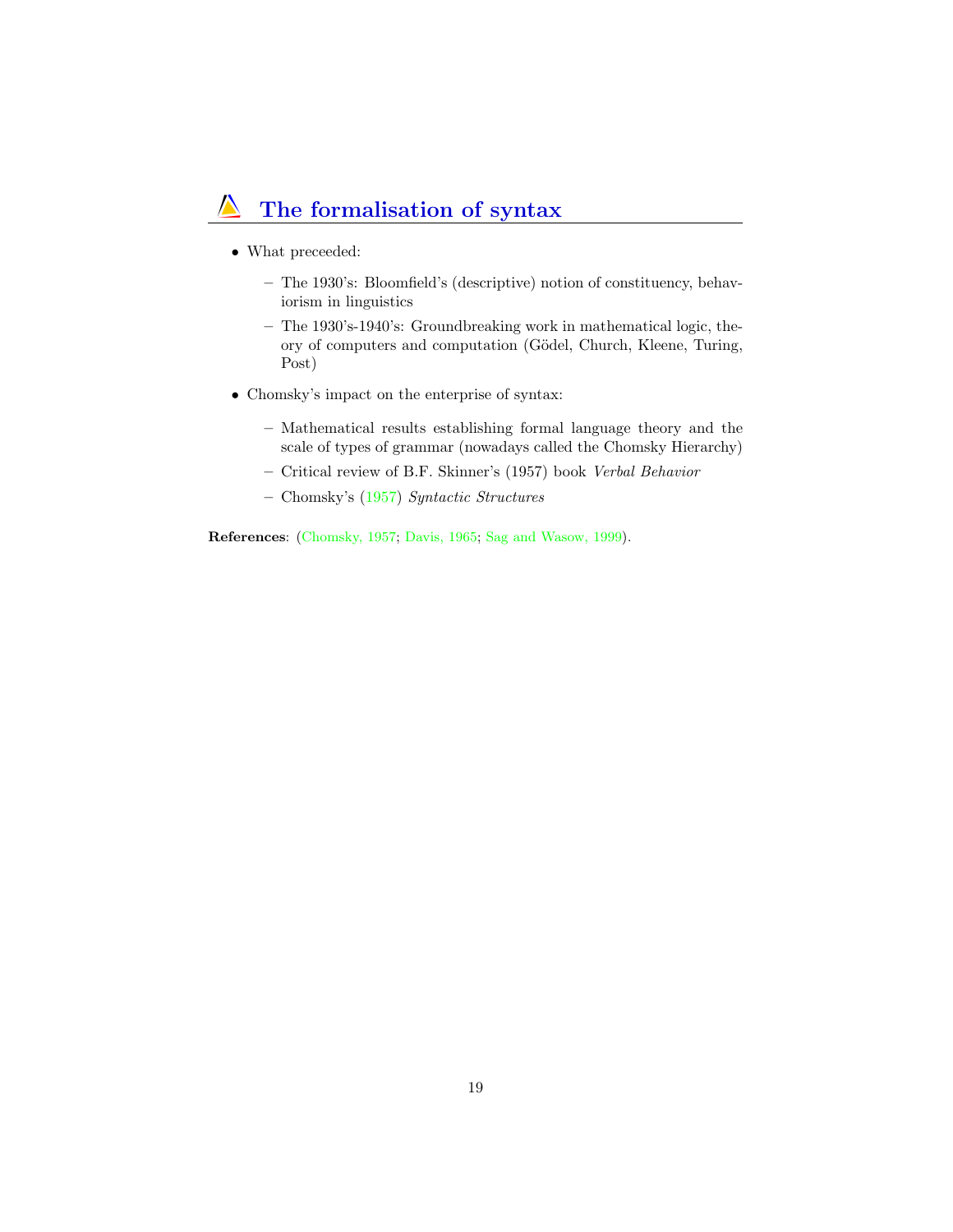#### Chomsky's Syntactic Structures

• The preface of *Syntactic Structures* emphasizes the heuristic role of formalization in clarifying linguistic analyses, supporting empirical testing and falsification:

<span id="page-19-0"></span>"... The search for rigorous formulation in linguistics has a much more serious motivation than mere concern for logical niceties or the desire to purify well-established methods of linguistic analysis. Precisely constructed models for linguistic structure can play an important role, both negative and positive, in the process of discovery itself. By pushing a precise but inadequate formulation to an unacceptable conclusion, we can often expose the exact source of this inadequacy and, consequently, gain a deeper understanding of the linguistic data. More positively, a formalized theory may automatically provide solutions for many problems other than those for which it was explicitly designed. Obscure and intuition-bound notions can neither lead to absurd conclusions nor provide new and correct ones, and hence they fail to be useful in two important respects."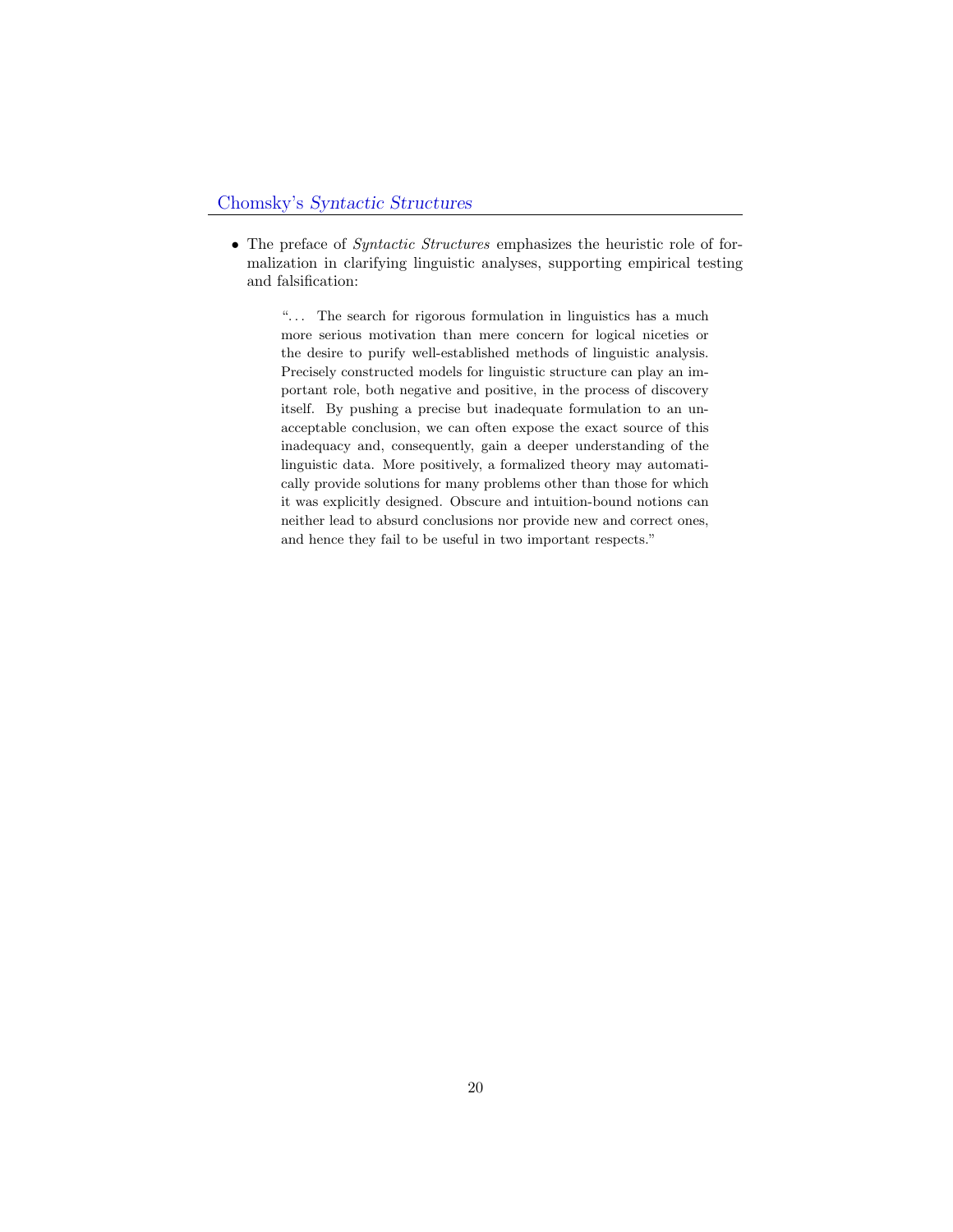- Generative grammar: A context-free component, generating "kernel sentences", and a transformation component (cf. Harris  $(1957)$ )
	- (A) Generate a (finite) set of elementary sentences, and use transformations to broaden it to the class of representations of all sentences for a language.
	- (B) Generate a (finite) set of representations of all sentences of a language, and then use transformations to arrive at surface forms.
- Variant (B) led to *stratificational grammar*,
	- Stratificational grammar, cf. e.g. (Hays, 1964; Lamb, 1966).
	- Chomsky's (1965) Aspects of the Theory of Syntax adopts (B), and would later develop into Government & Binding theory (Chomsky, 1981), cf. (Haegeman, 1991; Higginbotham, 1997)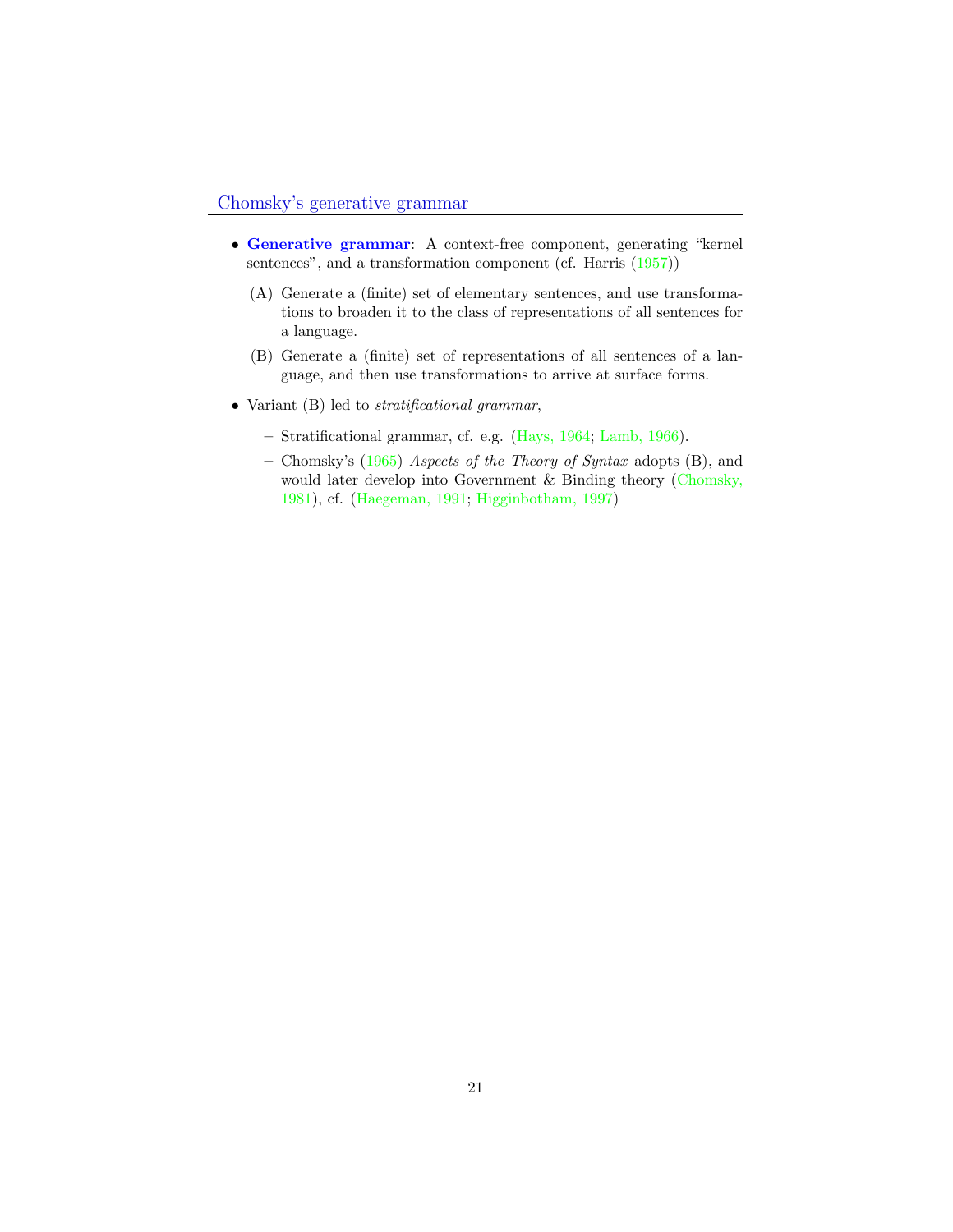#### **Tesnière**

- $\bullet$  The modern notion of dependency grammar is usually attributed to Tesnière (1959) (dating back to 1939)
- Tesnière aimed at a notion of grammar that would be useful in teaching foreign languages.
- Tesnière's theory has two parts: The dependency theory, and the translation theory.
- $\bullet$  In the dependency theory, Tesnière distinguished between l'ordre structurel and l'ordre linéaire – what we nowadays would understand as immediate dominance and linear precedence.
- $\bullet$  Tesnière's grammar was a structuralist grammar, imposing a one-to-one relation between meaning and structure.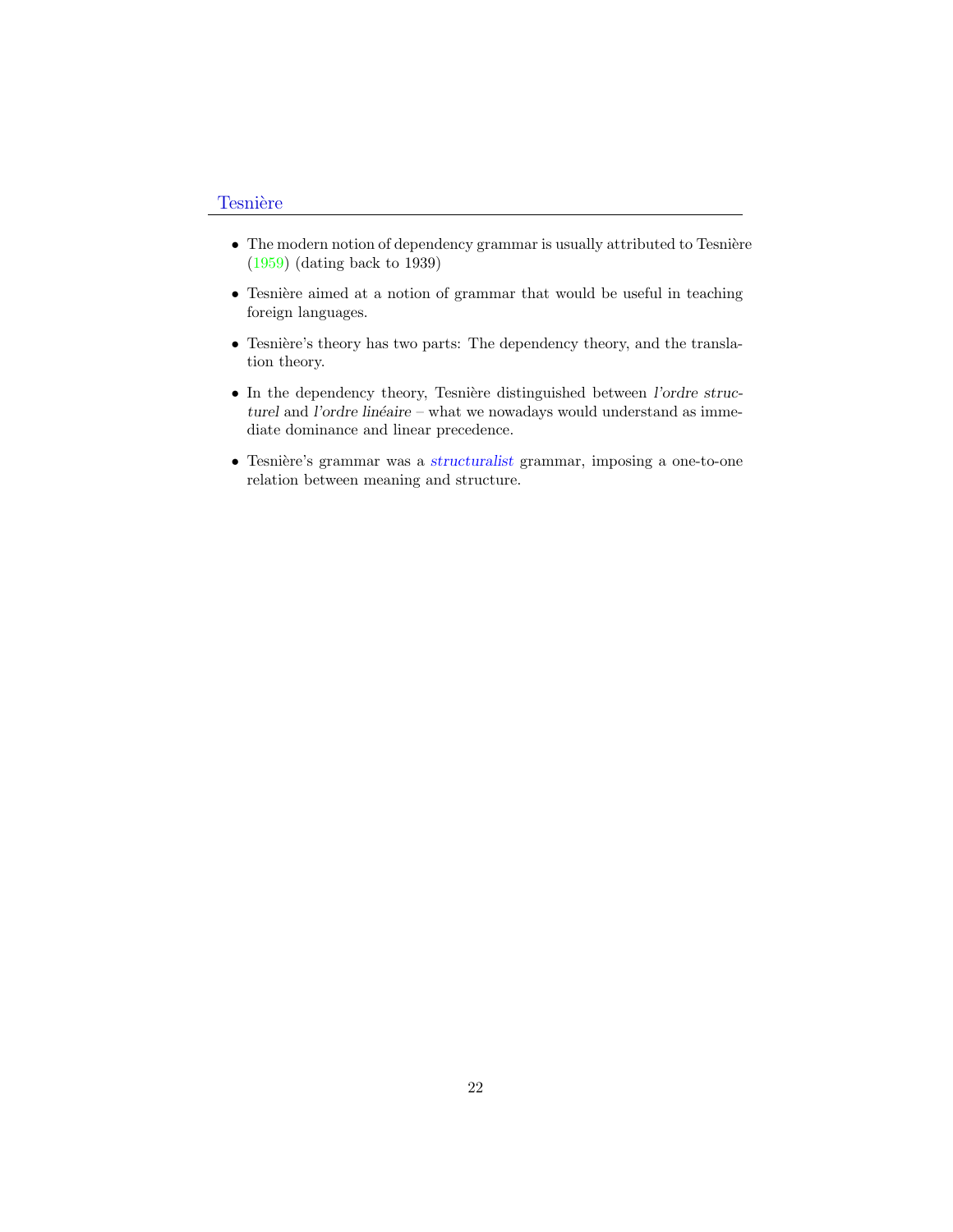#### Early stratificational DGs

- Employing Tesnière's ideas about dependency, various formalisations in the form of stratificational DGs were proposed.
- Functional Generative Description:
	- Early formalization by Sgall *et al.* in  $(1969)$ , later developed by Petkevič into a purely dependency-based system in  $(1987; 1995)$ .
	- Praguian functionalism (Mathesius) meets dependency-based structuralism (Tesnière): Sgall et al.  $(1986)$ , and Panevová  $(1974; 1975)$ .
	- Focuses on linguistic meaning and its realization.
- Meaning-Text Theory:
	- Gladkij  $\&$  Mel'čuk (1975), Mel'čuk (1988)
	- Similarly to FGD, MTT focuses on the relation between meaning and its realization as 'text' (=utterance).
- Abhängigkeitgrammatik: Kunze (1975)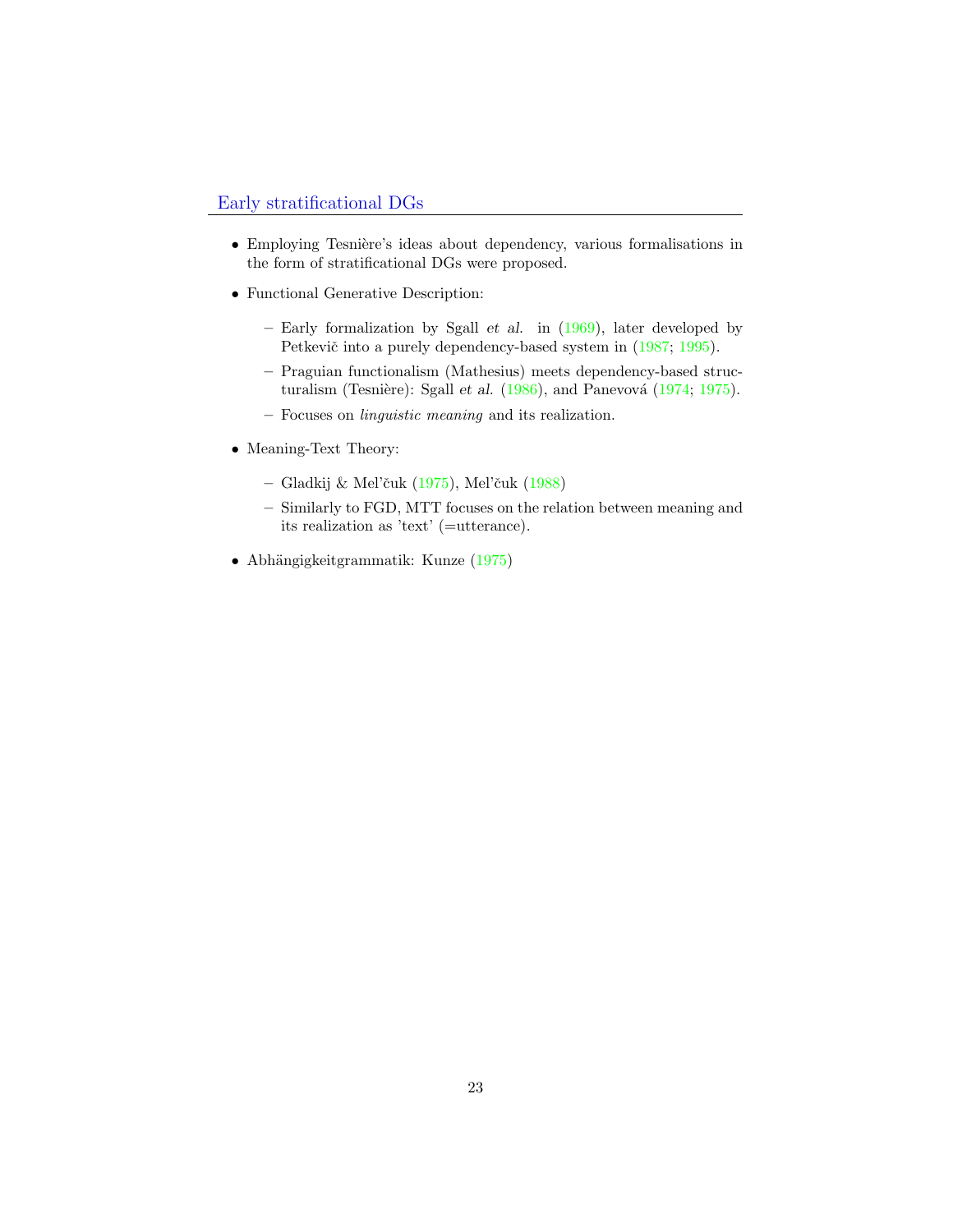- Chomsky's formal language theory made it possible to ask for the generative strength of a grammar.
- For dependency grammar, various authors established such results:
	- Gross (1964), Hays (1964), Gaifman (1965), Robinson (1970).
	- Most authors established that a class of DGs are weakly equivalent to context-free PSGs.
	- But, Gross  $(1964)(p.49)$  claimed that "The dependency *languages* are exactly the context-free languages." Similar (mistaken) claims were made frequently in the literature.
	- Unfortunately so! Early on, CFGs were shown to be inadequate to model natural language, though; cf. Postal (1964), Peters & Ritchie (1971), also Ross (1967; 1970).
- This might have been one of the reasons why people lost interest in dependency grammar that time.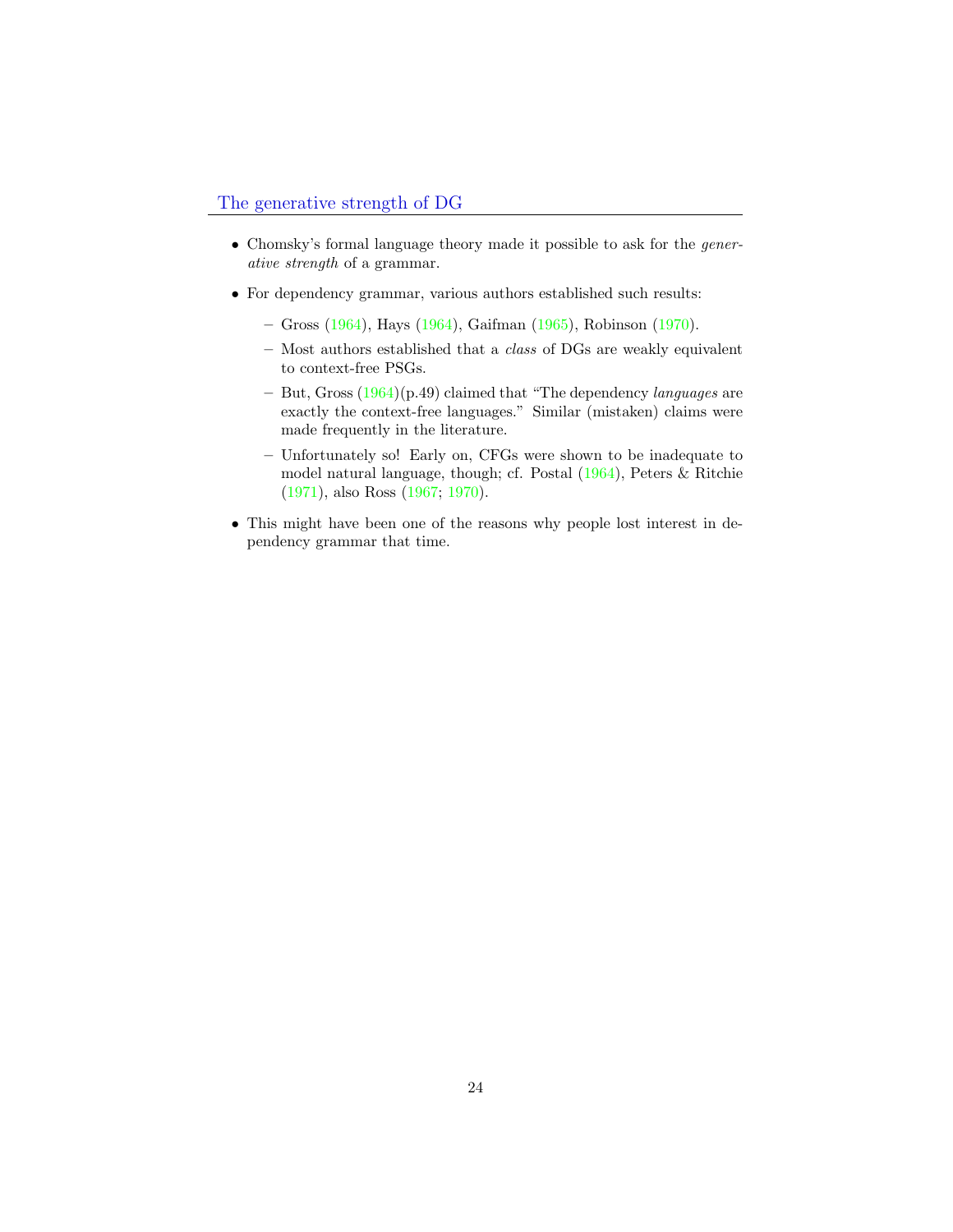- The landscape of formal grammar was not covered solely by generative (transformational) approaches.
- Bar-Hillel focused primarily on categorial grammar (Bar-Hillel, 1953), elaborating Ajdukiewicz's (1935) syntactic calculus.
	- With his algebraic linguistics (Bar-Hillel, 1964), Bar-Hillel aimed at providing a notion that was to cover a broader range of approaches to formal description of grammar (including dependency grammar).
- Lambek (1958; 1961) similarly focused on categorial grammar, though of a more logical (proof-theoretical) kind than Bar-Hillel's.
- Bar-Hillel, Gaifman and Shamir showed in 1964 that, like DG, Bar-Hillel's categorial grammar was context-free; cf. (Bar-Hillel, 1964).
- Chomsky (1963) conjectured that Lambek's grammars were also contextfree; cf. (Pentus, 1997) for the proof of that conjecture, and (Buszkowski, 1997).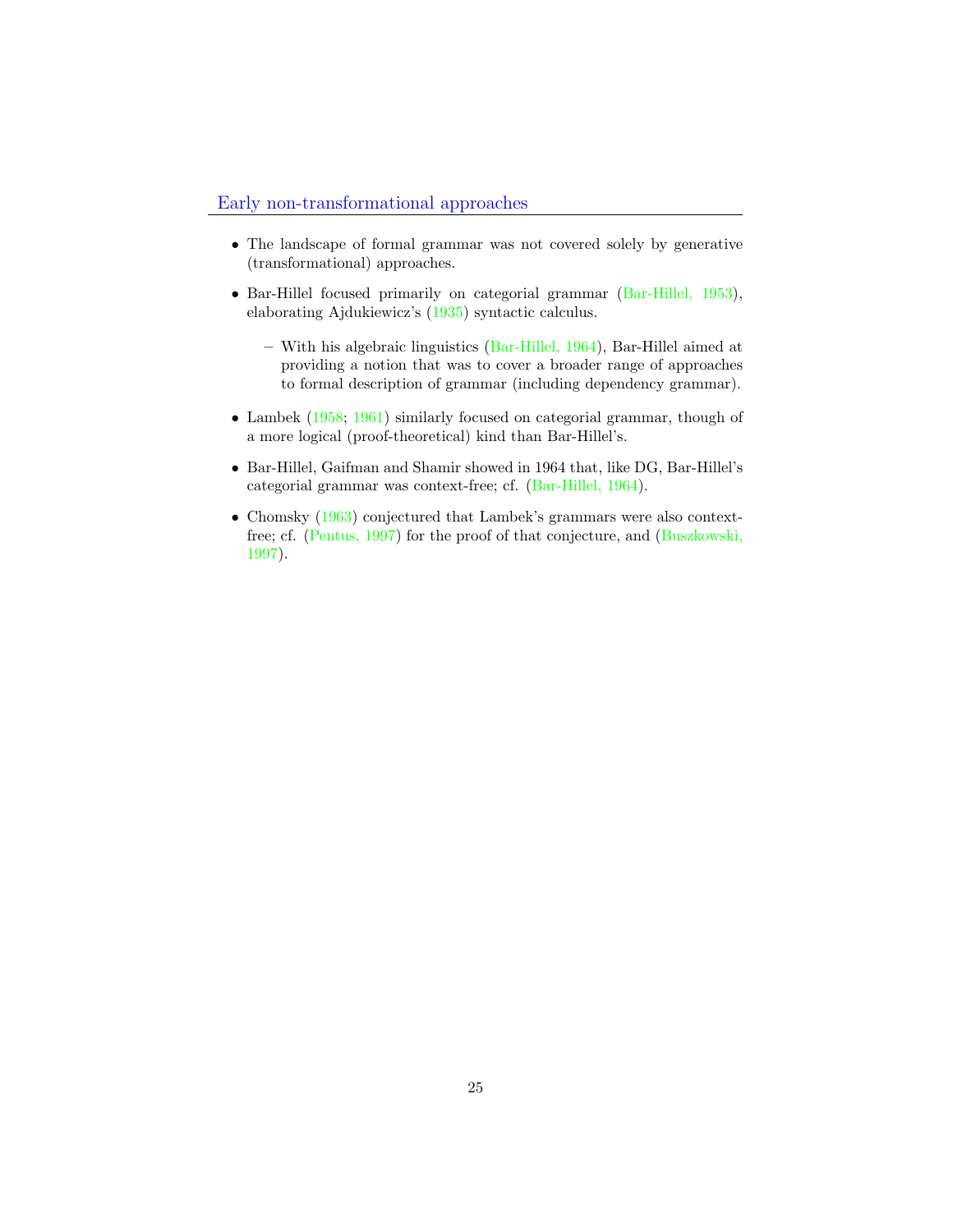#### Meaning enters the stage  $\sqrt{ }$

- Chomsky was, in general, sceptical of efforts to formalize semantics. Interpretative semantics or the autonomy of syntax: Syntax can be studied without reference to semantics (cf. also Jackendoff).
- Criticism on both transformational and non-transformational approaches:
	- Transformations do not correspond to syntactic relations, relying too much on linear order.
	- Similarly, Curry (1961; 1963) criticized Lambek for the focus on order (directionality). Instead, Curry proposed a system of functors (i.e. valency, alike (Peirce, 1898)), including a type hierarchy, and considers functors to be "what Harris and Chomsky call transformations." (1961) This leads to tectogrammatical structures, which Curry distinguishes from phenogrammatical structures.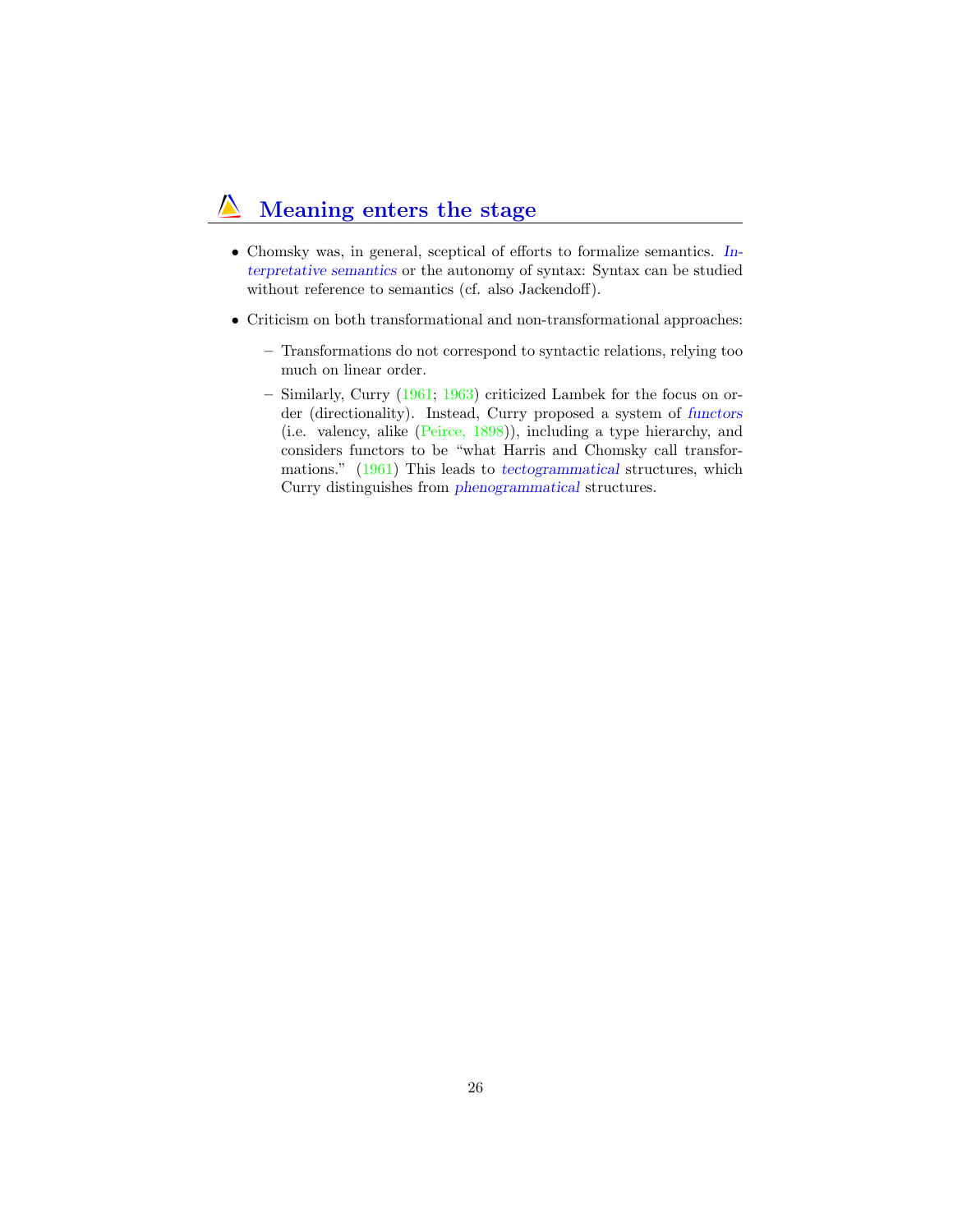## Meaning enters the stage

- Different ongoing efforts:
	- Developing a notion of (meaningful) logical form, to which a syntactic structure could be mapped using transformations. Efforts either stayed close to a constituency-based notion of structure, like in generative semantics (Fodor, Katz), or were dependency-based (Sgall et al, particularly Panevová (1974; 1975); Fillmore  $(1968)$ ). Cf. also work by Starosta, Bach, Karttunen.
	- Perlmutter, Postal and relational grammar: "Syntactic relations are primitive, and indispensible notions."
	- Montague's formalization of semantics though Montague and the semanticists in linguistics were unaware of one another, cf. (Partee, 1997)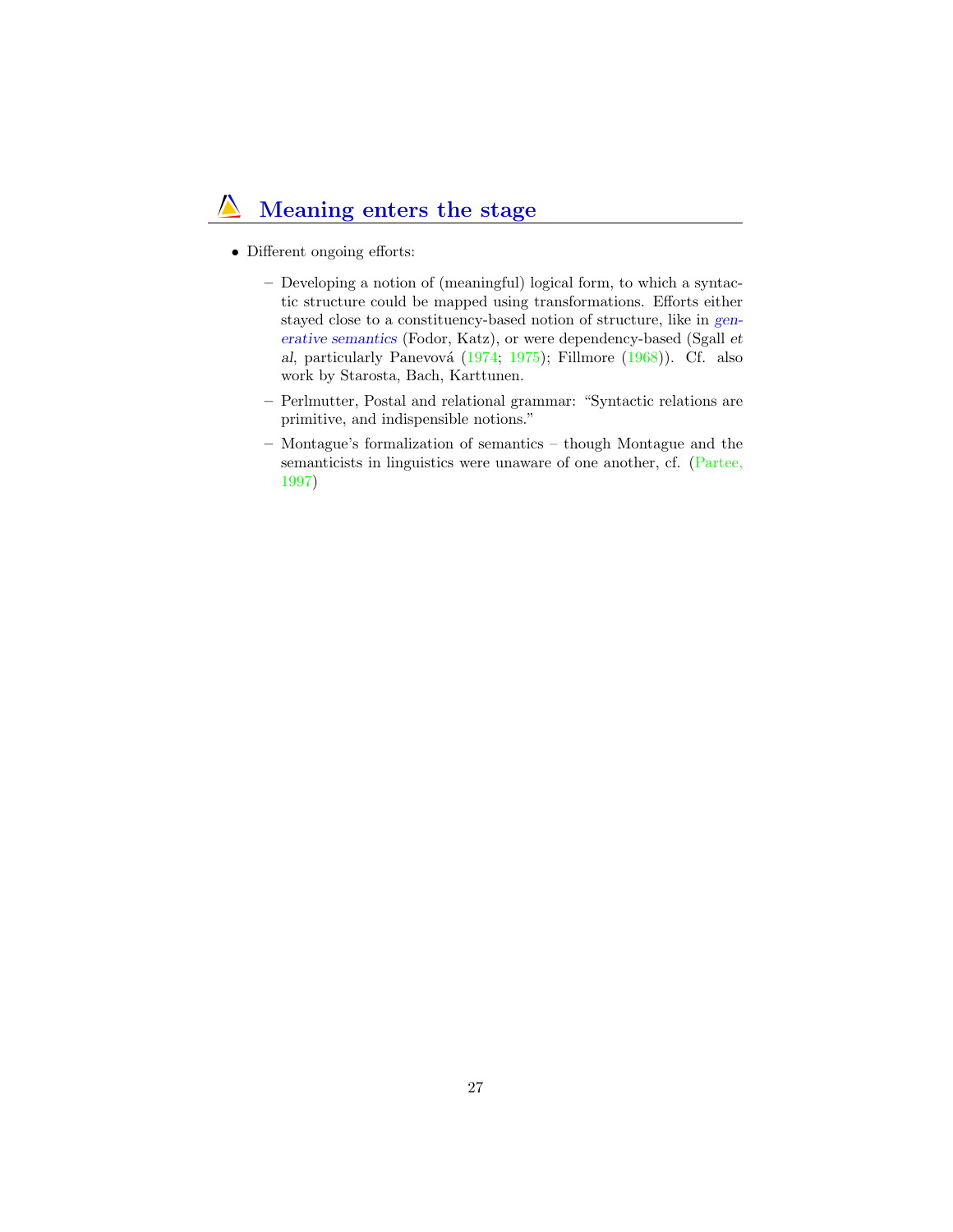- <span id="page-27-0"></span>• Formulation of a notion of logical form, describing the linguistically expressed/expressible meaning, in terms of dependency relations.
- Panevová, Sgall focused on meaningful dependency relations like Actor, Patient, that could be differentiated on the basis of behavior in surface syntax (Panevová, 1974; Panevová, 1975).
- This set the Praguian approach apart from Fillmore (1968), who defined a set of dependency relations (cases) without providing overt (syntactic) criteria for distinguishing them.
- Following Curry  $(1961; 1963)$ , Sgall et al would later talk of functors, and tectogrammatical representations. Unlike the logical form in generative semantics, a (Praguian) tectogrammatical representation does need further interpretation; cf. (Sgall et al., 1986), also (Partee, 1997).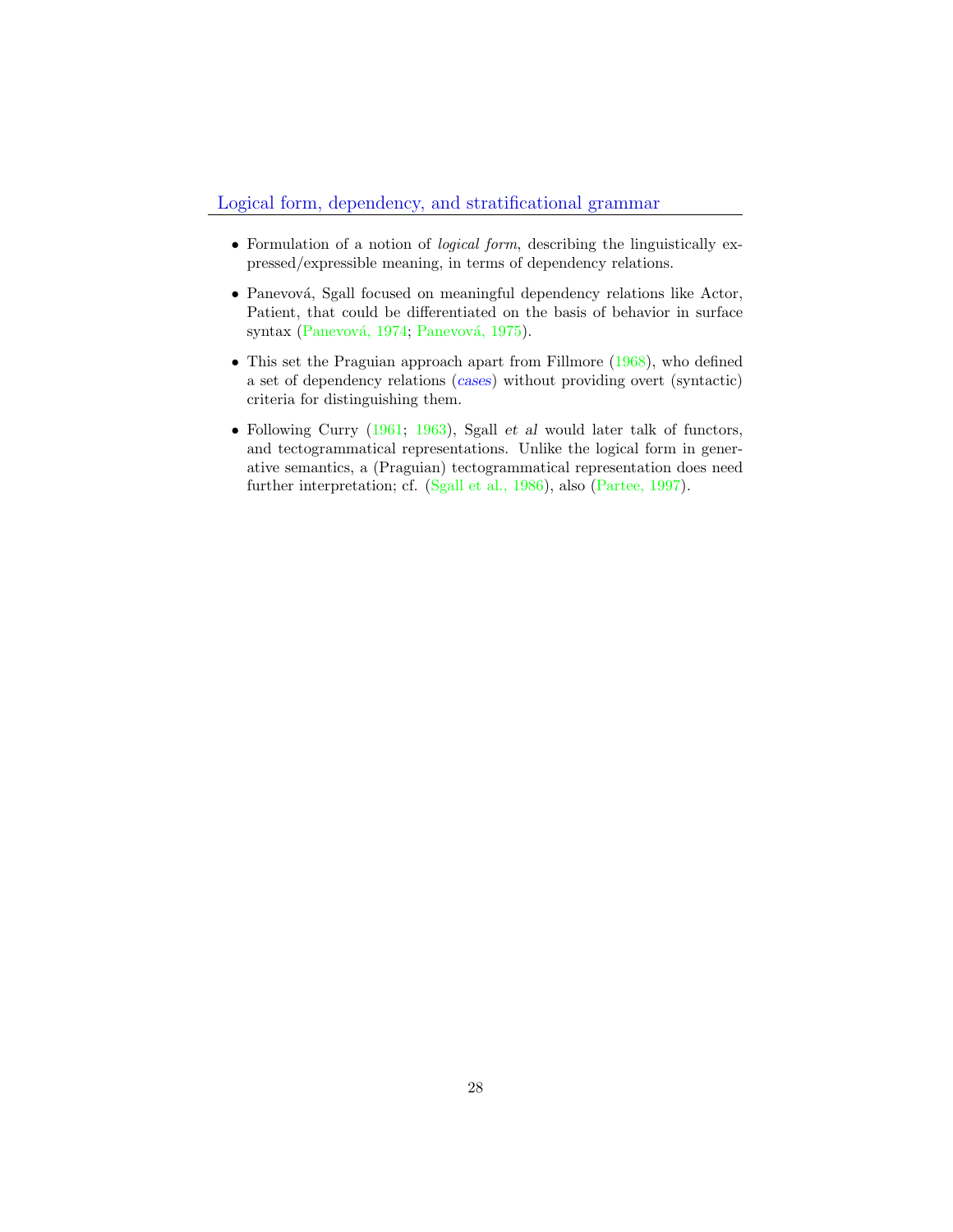- In a stratificational setting, a logical form ("deep structure") is transformed in successive stages into a representation of surface form.
- This makes it important for there being a mapping between dependency relations or function and form! This holds for stratificational theories like MTT, FGD, GB, but is also addressed in non-transformational approaches like LFG.
- The debate concerning the relation between function and form also carries over to semantics, particularly theories based on  $\theta$ -frames.
- In a later lecture (on valency) we shall return to these issues.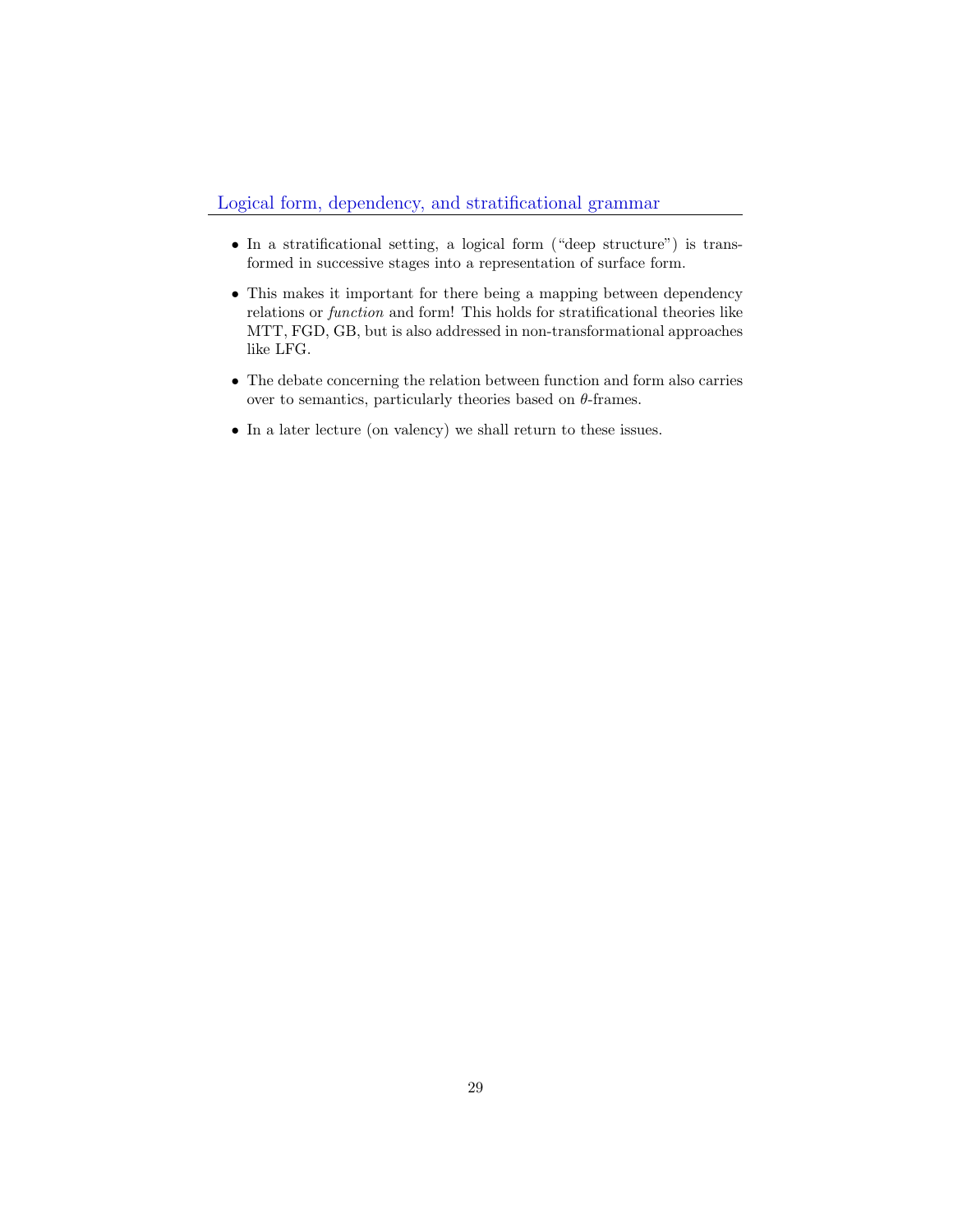#### Montague and the development of formal semantics

- The foundational work by Frege, Carnap, and Tarski had led to a rise in work on modal logic, tense logic, and the analysis of philosophically interesting issues in natural language. Philosophers like Kripke and Hintikka added model theory.
- These developments went hand-in-hand with the "logical syntax" tradition (Peirce, Morris, Carnap), distinguishing syntax (well-formedness), from semantics (interpretation), and pragmatics (use).
- Though the division was inspired by language, few linguists attempted to apply the logician's tools in linguistics as such. This changed with Montague.
- "I reject the contention that an important theoretical difference exists between formal and natural languages." (Montague, 1974)(p.188)
- A compositional approach, using a "rule-by-rule" translation (Bach) of a syntactic structure into a first-order, intensional logic. This differed substantially from transformational approaches (generative or interpretative semantics).

References: (Partee, 1996; Partee, 1997; Gamut, 1991)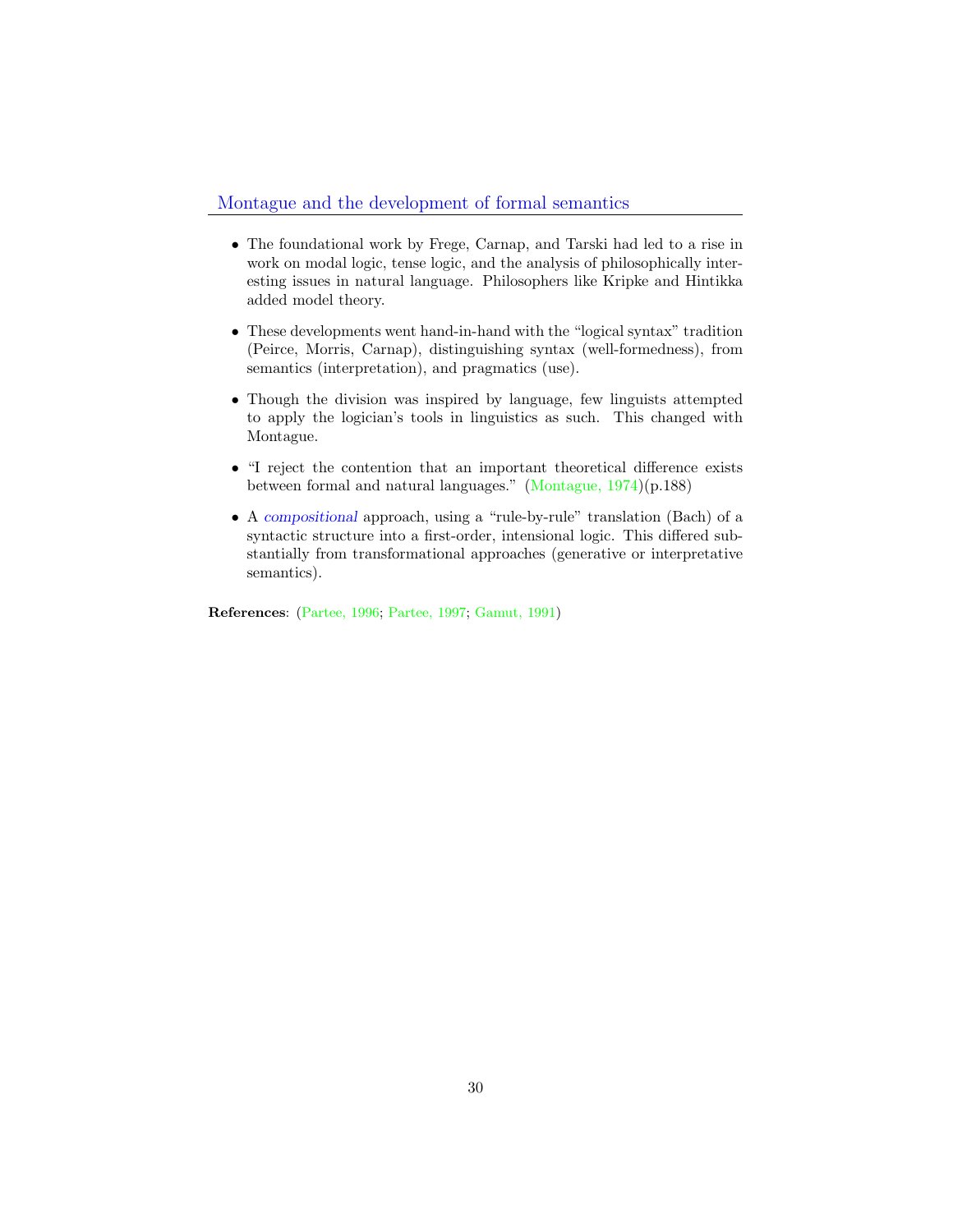### The trouble with word order

- Traditional phrase-structure grammar (Bloomfield) is context-free (CF-PSG), and therefore not strong enough to model natural language syntax.
- Chomsky  $(1957)$  therefore added transformations on top of a CFPSG.
- But, there are linguistic problems with transformations (no corresponding linguistic concept), and formal problems, Peters & Ritchie (1971; 1973).
- Moreover, Chomsky's arguments against CFPSG (incapable of generalization, mathematical proof concerning string languages) were shown to be flawed (e.g. by Gazdar, Pullum).
- Finally, studies in 'nonconfigurational' languages (e.g. Australian) starting in the 1970's gave rise to a more relational view on structure, in contrast to the configurationality of English.
- These problems led to the development of new, non-transformational grammar frameworks like Relational Grammar and Arc Pair Grammar, LFG, GPSG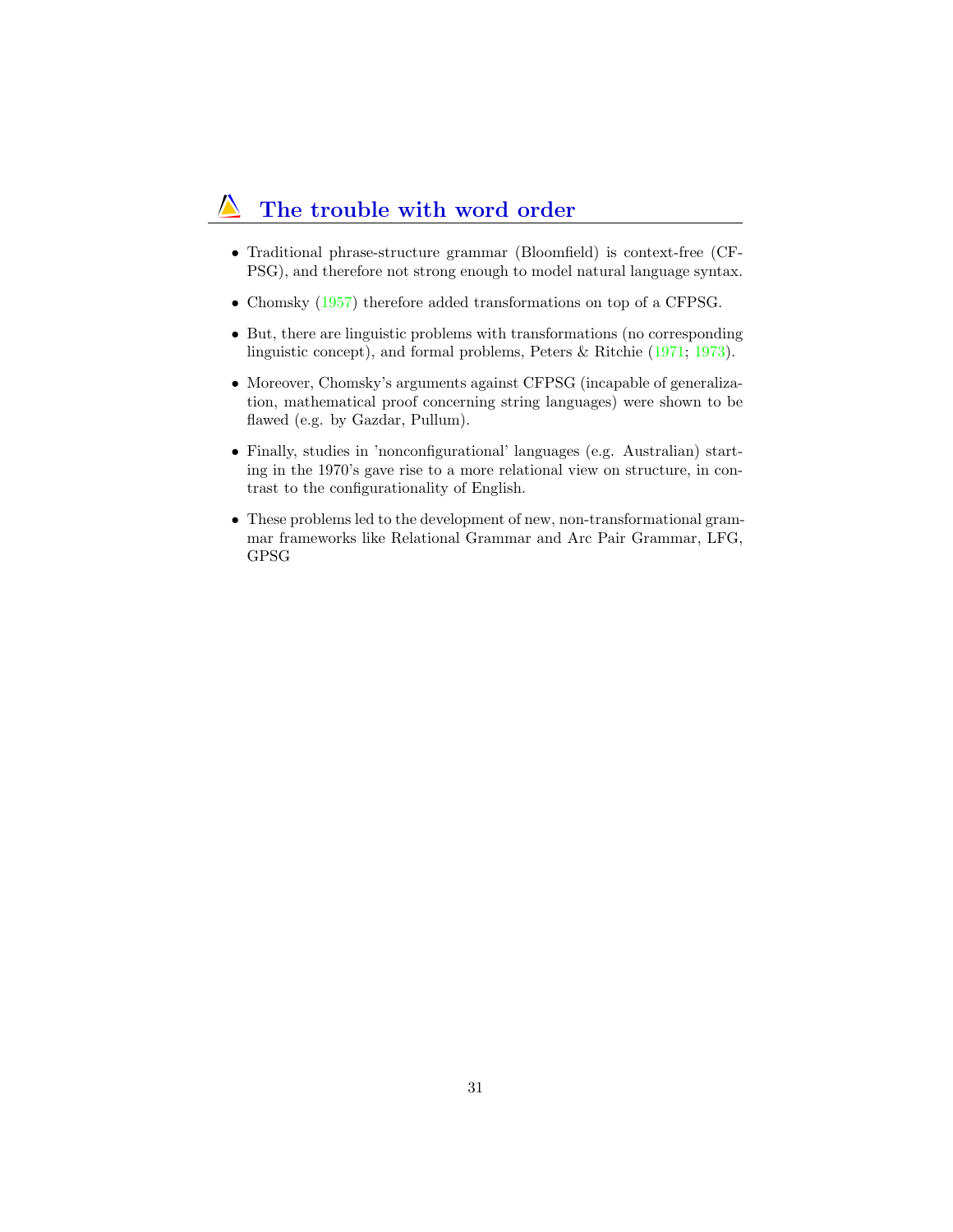- <span id="page-31-0"></span>• Heads (asymmetric relations) start entering the scene, in various guises.
- Studies in nonconfigurational languages revealed that relations rather than phrases are typologically significant for the expression of meaning (cf. (Greenberg, 1966), (Bresnan, 2001)); Relational Grammar, Arc Pair Grammar, LFG.
- Distinction between rules for Linear Precedence (LP) and Immediate Dominance (ID).
	- Similar distinction proposed earlier (Curry, 1961; Šaumjan and Soboleva, 1963) but criticized in (Chomsky, 1965). In transformational grammar, several authors in the 1960's and 70's had considered unordered trees.
	- Transformations are too strong (Peters and Ritchie, 1973) if unconstrained. The best way to constrain a component of grammar is to eliminate it (Gazdar): Back to CFPSG, but a generalized form thereof using  $ID/LP$  and metarules – GPSG (Gazdar et al., 1985).
- (Uszkoreit, 1987) generalizes GPSG, defining more powerful LP rules.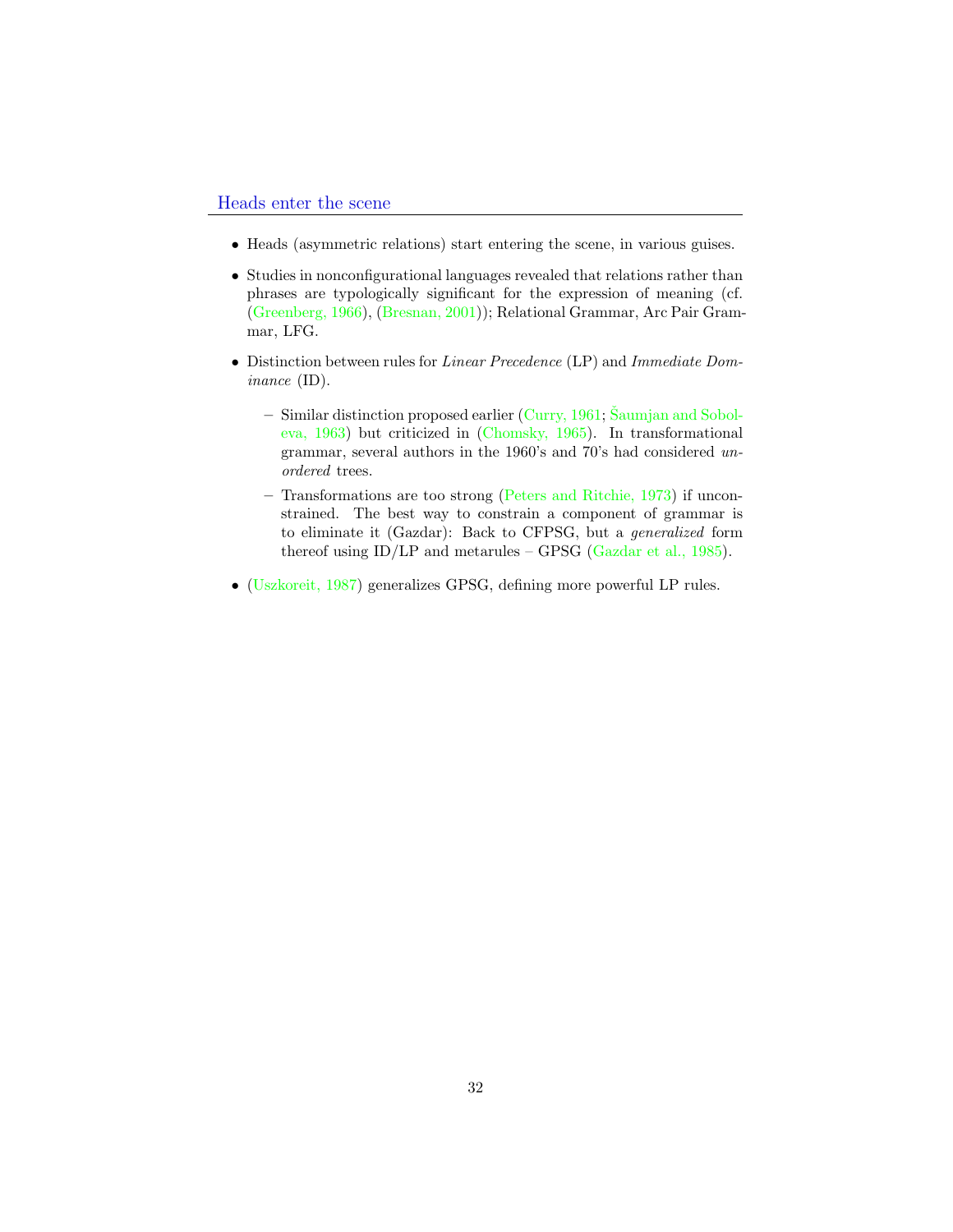- Related work was going on in categorial grammar (functional rather phrasal structure): (Venneman, 1977) binding dependency and functional structure – again, combining vertical and horizontal organization.
- In general though, categorial grammar tried to deal with flexible word order by introducing means of composition that were more powerful than application:
	- Bach's wrap operations (1984).
	- Ades and Steedman's combinatorial rules (1982). also Jacobson, Szabolcsi, and later Hoffman (1995), Baldridge (1998), Steedman (1996; 2000).
	- Moortgat's generalized connectives (1988), also work by Oehrle, Morrill, Van Benthem.
	- Only towards the end of the 1980's, early 1990's is dependency again explicitly introduced into categorial grammar: (Steedman, 1985; Hepple, 1990; Pickering, 1991; Moortgat and Morrill, 1991; Barry and Pickering, 1992; Moortgat and Oehrle, 1994).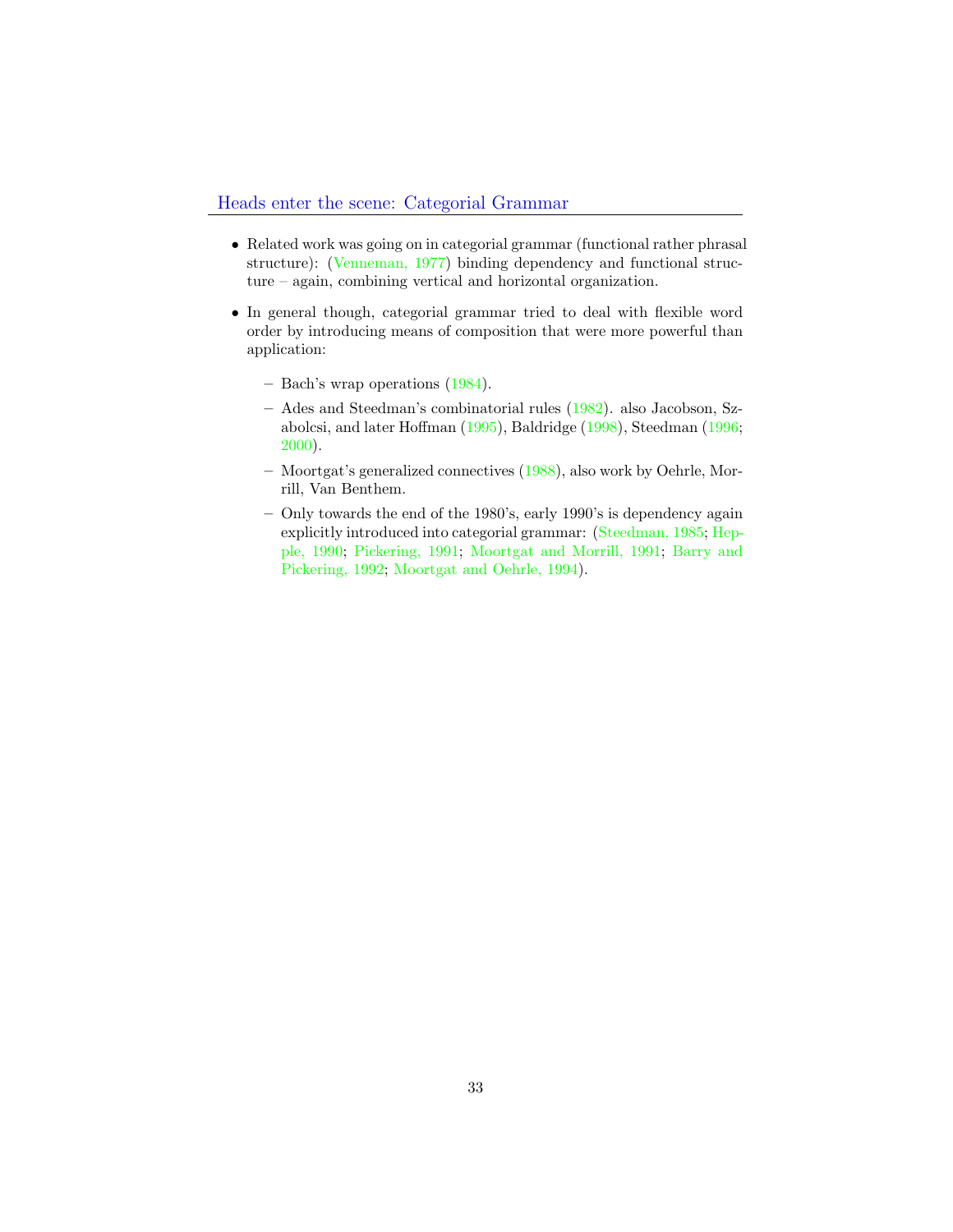- The developments in GPSG, LFG, and Arc Pair Grammar showed the feasibility of a nontransformational perspective, employing a relational perspective to obtain better generalizations.
- Furthermore, in computer science the 1980's witnessed the development of feature logics.
	- Kasper, Rounds, Johnson, Moshier cf. (Rounds, 1997).
	- Feature logics were rapidly embraced and introduced into formal grammar by e.g. Carpenter (1992), King (1989), Pereira & Shieber (1987).
- Pollard & Sag (1987; 1993) built HPSG on these developments.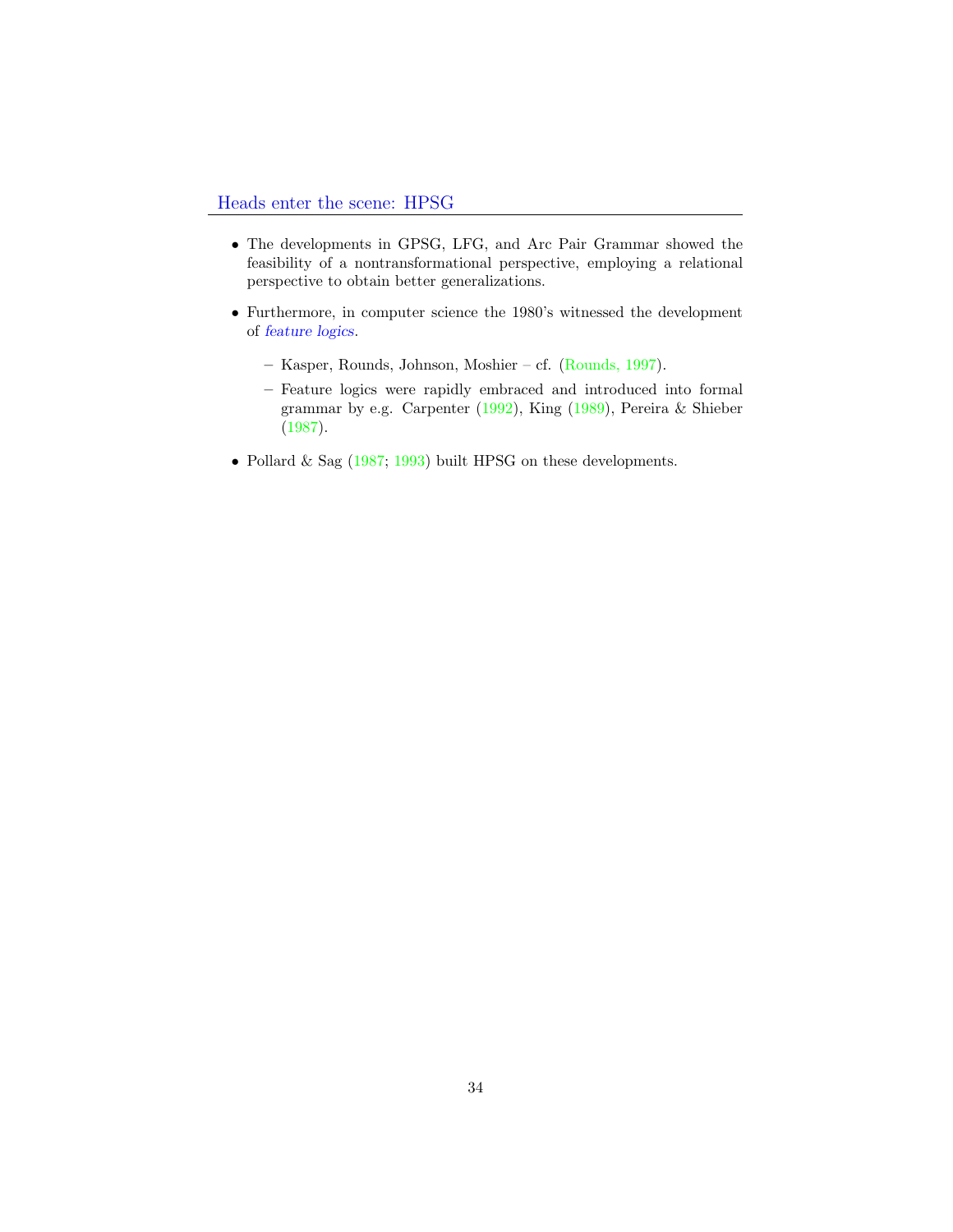• Levels are related using structure sharing (Johson and Postal, 1980) through token identity, rather than by having transformations.

(Token Identity leads to parallel rather than serial structure building, comparable to LFG and (later) categorial grammar.)

- A multilevel yet monostratal sign-based approach, cf. (Ladusaw, 1988).
- HPSG replaced GPSG's metarules by a lexical account, reinterpreting metarules as lexical rules (lexicalization).
- Later word order accounts in HPSG: (Reape, 1994; Kathol, 1995; Penn, 1999).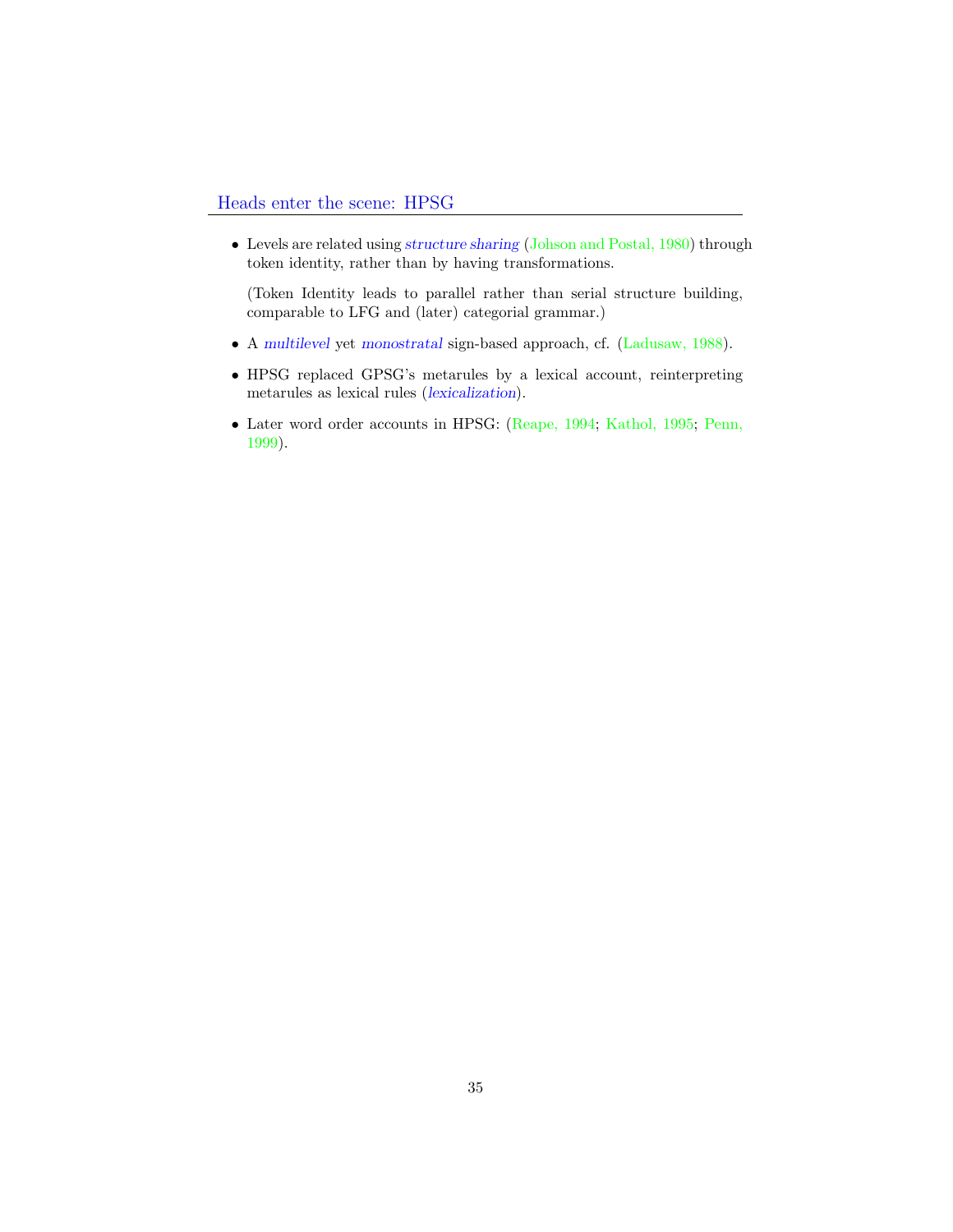- Joshi et al's Tree-Adjoining Grammar (TAG), starting back in 1975: The natural languages are somewhere inbetween CFLs and CSs.
- TAG is a limited extension of CFGs to "mildly context-sensitive" grammars  $(CFG \subset TAL \subset IL \subset CSL)$ .
- TAGs define *initial trees* and *auxiliary trees* to which we can apply the operations substitution and adjunction to combine trees.
- Various incarnations of TAG have been used to model syntactic dependency: Rambow and Becker's D-Tree grammar, Kahane et al's TAG-based formalization of Mel'čuk's Meaning-Text Theory.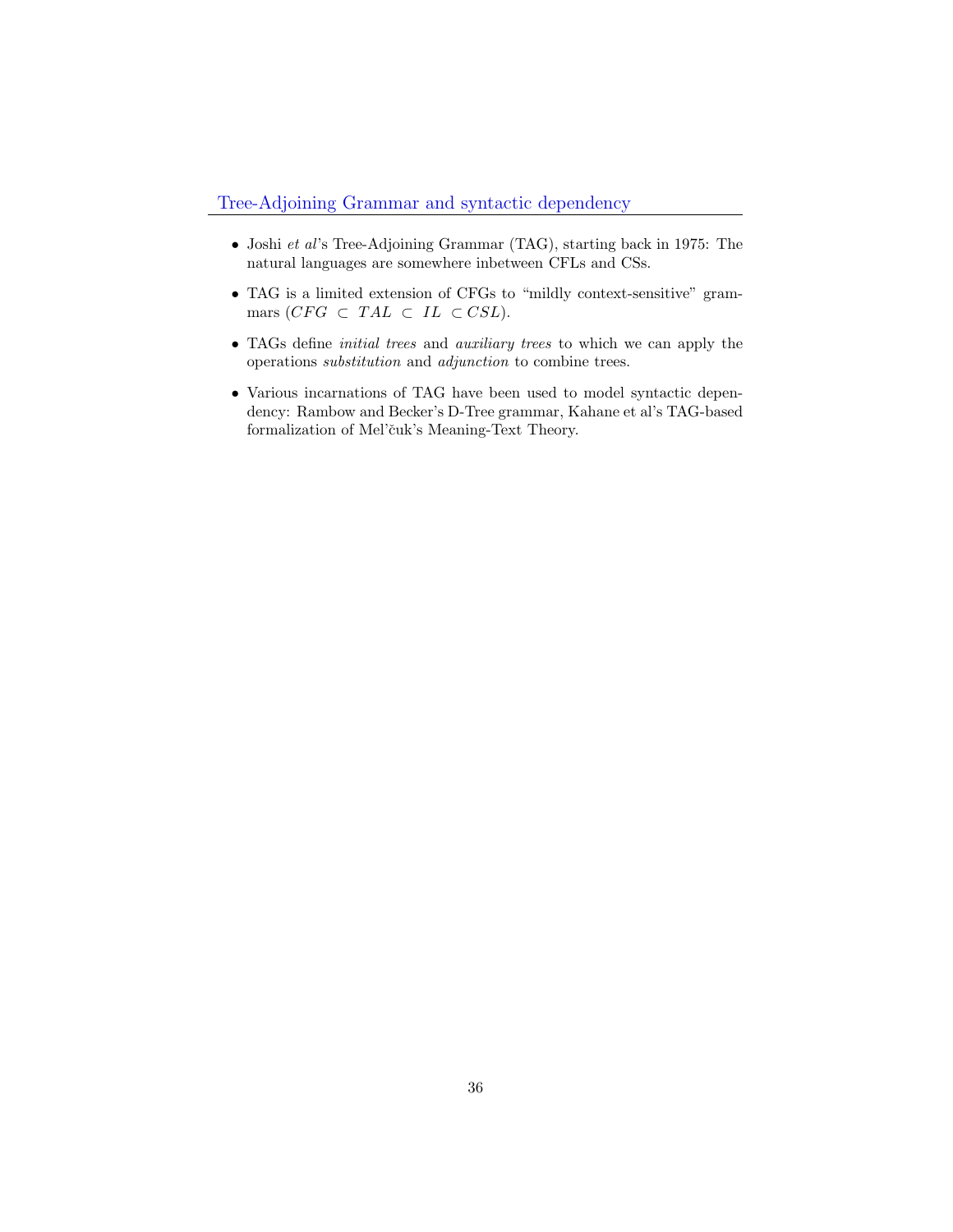#### Grammar meets logic and computation  $\Lambda$

- We can distinguish various reasons for marrying grammar to logic and computation.
- Specifying a grammar as a logic makes the grammar into a mathematicallogical system that we can investigate for specific properties such as soundness, completeness, decidability.
- We can also use logic to equip a grammar with a means to interpret the representations it yields for the meaning that an expression realizes.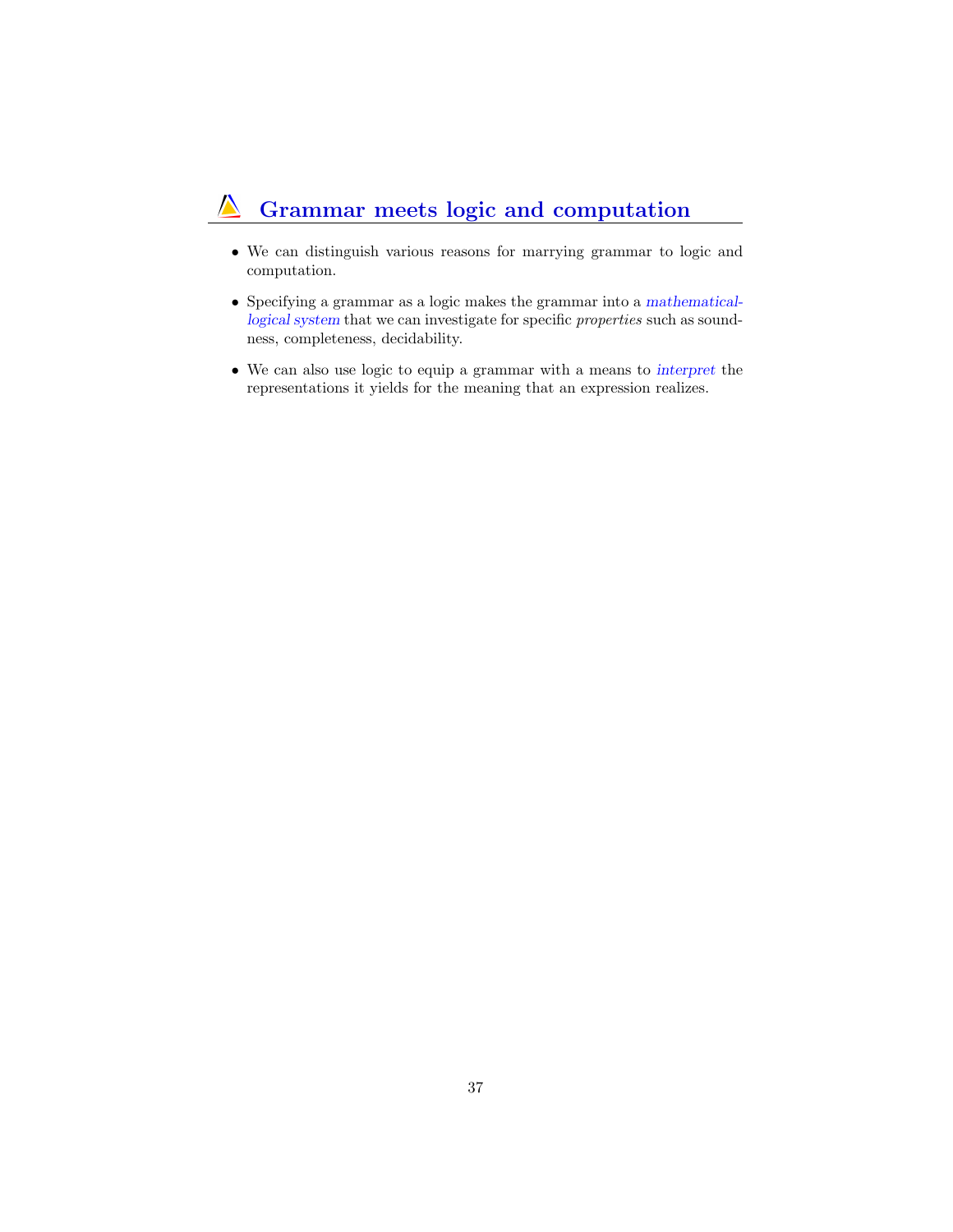- <span id="page-37-0"></span>• We can use logics to specify a grammar framework as a mathematicallogical system.
- We can then investigate these systems on particular (desirable) properties.
- (Note that some frameworks, like TAG, are inherently already mathematical systems, albeit not logical systems.)
- Feature logics: HPSG, cf. (King, 1989; Pollard and Sag, 1993; Richter et al., 1999)
- Resource-sensitive type logics: categorial grammar, cf. (Morrill, 1994; Kurtonina, 1995; Moortgat, 1997)
- One "but" to this enterprise: a grammar framework is a tool for a linguist, and hence the mathematics should be in service of linguistics – we shouldn't force a linguist to become a mathematician!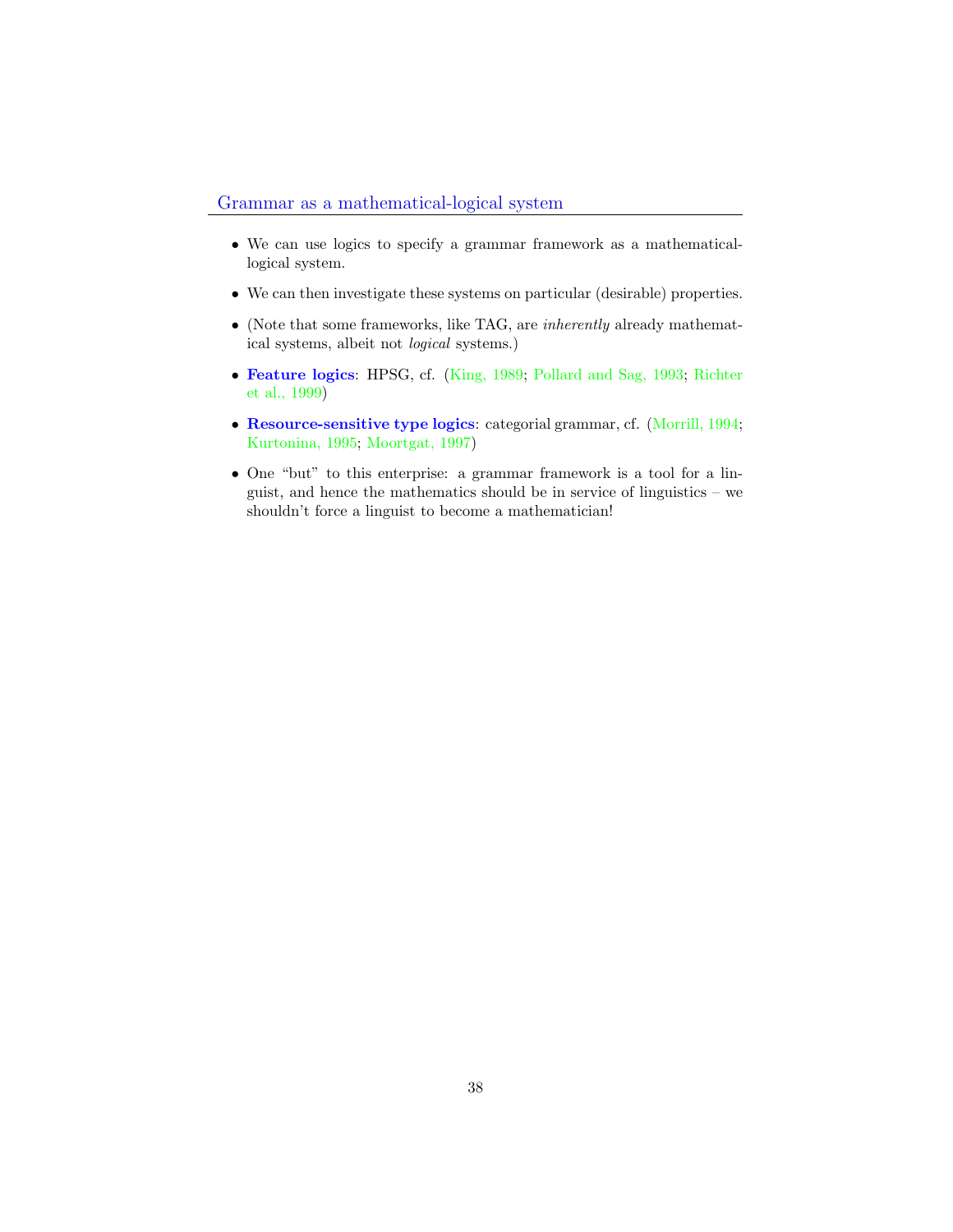#### Logical interpretation of linguistic meaning

- What distinguishes a logic from a formal representation is that a logic is a formal representation that comes with a model interpretation that representation.
- Montague semantics: Used in early LFG, GPSG, Montague Grammar, Type-Logical Grammar, TAG (Synchronous LTAG).
- Transparent Intensional Logic (Tichý, 1988; Materna, 1998): Used for dependency grammar (FGD), (Materna and Sgall, 1980; Materna et al., 1987; Svoboda and Materna, 1987; Vlk, 1988).
- Modal logic: Used in dependency grammar frameworks, e.g. (Bröker, 1997; Kruijff, 2001).
- Linear logic: Used in contemporary LFG, (Crouch and van Genabith, 1998).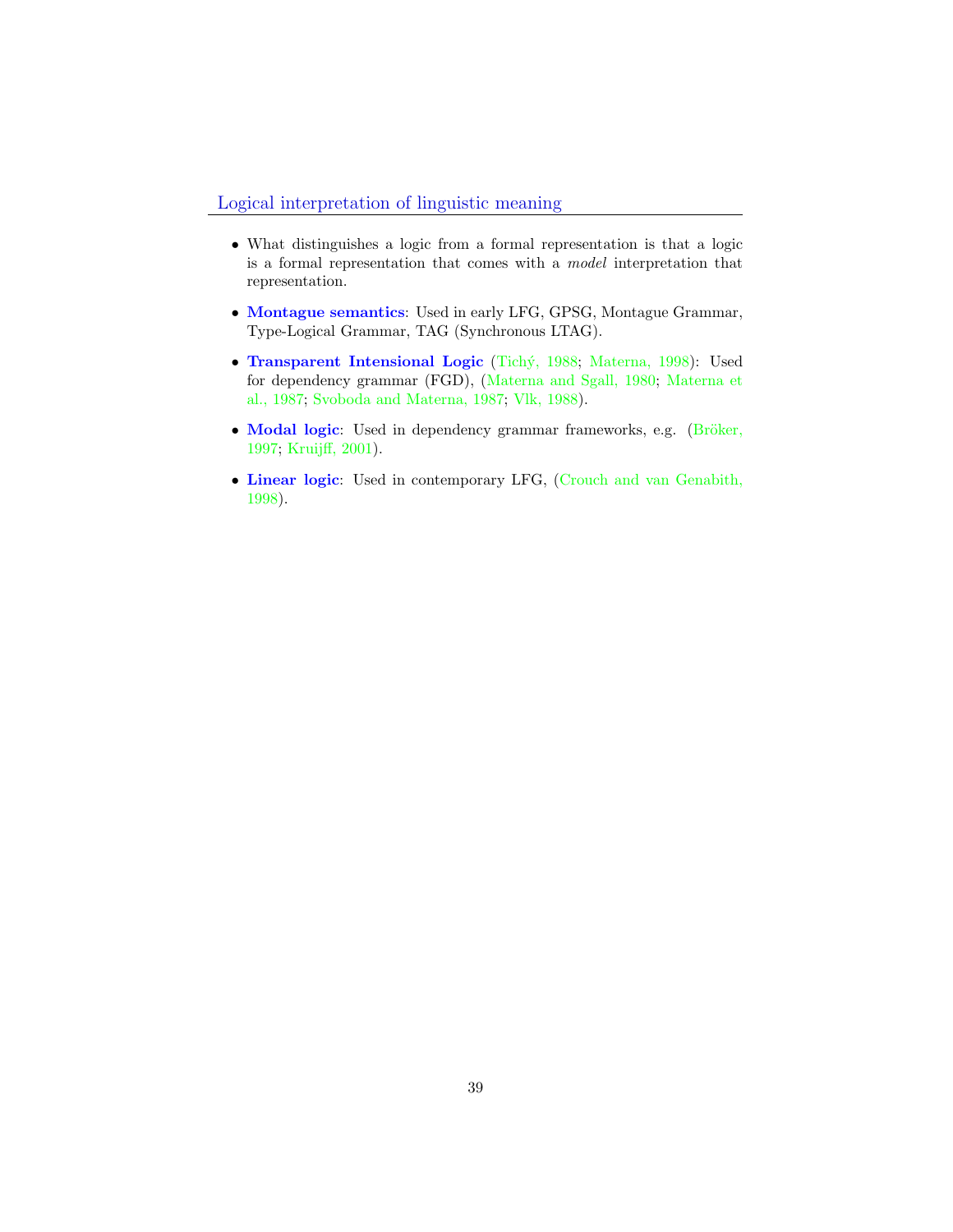### Grammars as computational systems

- Even though a parser is not the same as a grammar, many grammars nowadays embody a means of computation.
- Unification (constraint-based reasoning): LFG, HPSG, categorial grammar (UCG, CUG), dependency grammar (UDG, DUG, TDG)
- "Parsing as deduction": in extremis, categorial grammar
- Optimality theory: Robust constraint-solving, e.g. LFG or dependency grammar (Hajičová, 2000).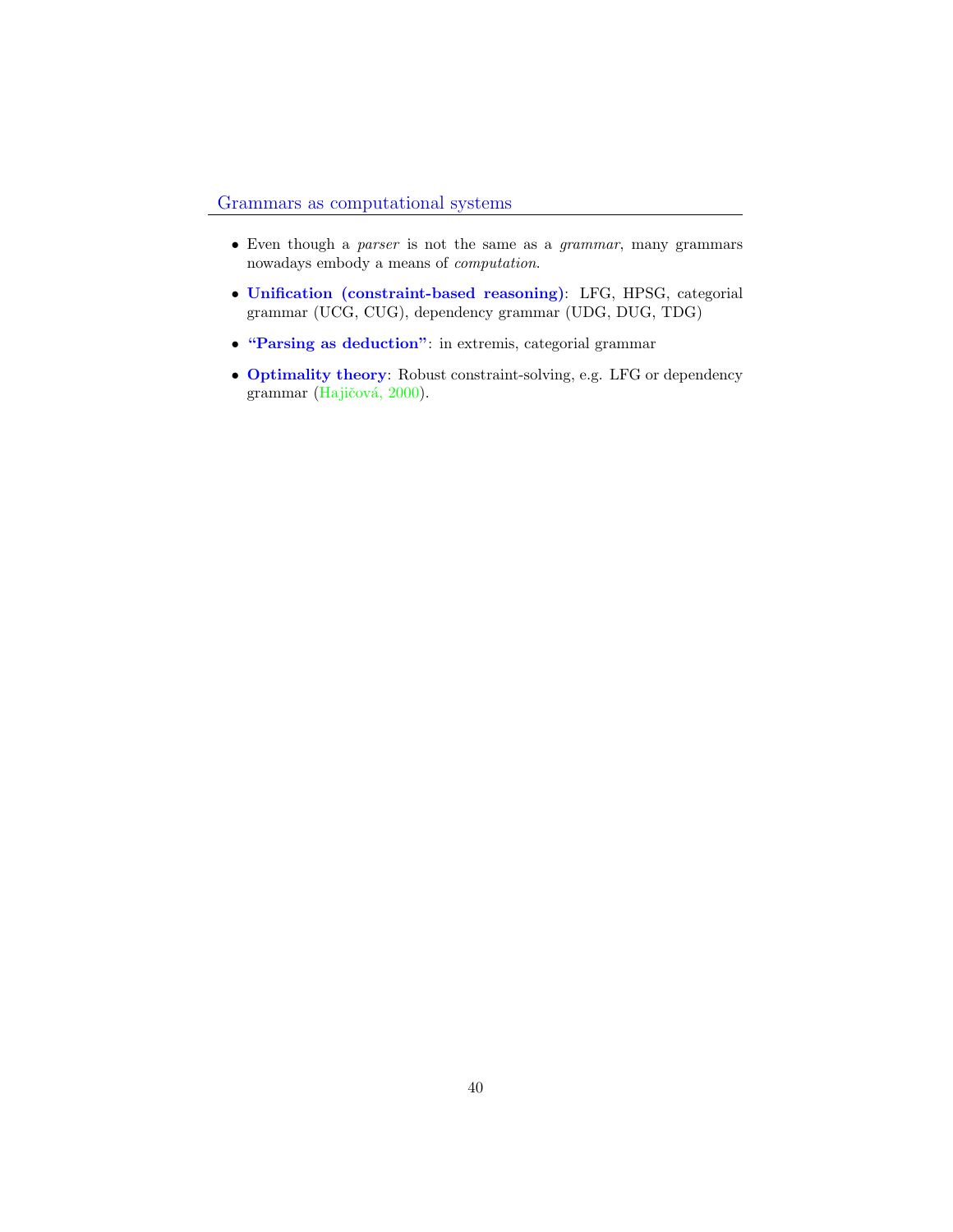### In retrospect

- Dependency grammar has a long history, going back more than two millennia.
- The core concepts of dependency grammar as a perspective, namely the relational view arising from the head/dependent asymmetry, has proven useful (and even necessary) for cross-linguistic accounts of grammar (cf. also (Greenberg, 1966; Hawkins, 1983)), particularly in the explanation of word order and the relation between surface structure and meaning.
- Even though dependency grammar had initially lost its appeal by the early 1970's, its core concepts were eventually introduced again in various grammar frameworks to complement constituency.
- Moreover, now that stronger formalisms are available, also dependency grammar as a framework arises again.

### References

Anthony Ades and Mark Steedman. 1982. On the order of words. Linguistics  $\mathcal{B}'$ Philosophy, 7:639–642.

Kasimierz Ajdukiewicz. 1935. Die syntaktische Konnexität. Studia Philosophica, 1:1– 27.

Emmon Bach. 1984. Some generalizations of categorial grammar. In Fred Landman and Frank Veltman, editors, Varieties of Formal Semantics, pages 1–23. Foris, Dordrecht, The Netherlands.

Jason Baldridge. 1998. Local scrambling and syntactic asymmetries in tagalog. Master's thesis, University of Pennsylvania.

Yehoshua Bar-Hillel. 1953. A quasi-arithmetical notation for syntactic description. Language, 29:47–58.

Yehoshua Bar-Hillel. 1964. Language and Information. Addison-Wesley, Reading, Massachusetts.

Guy Barry and Martin Pickering. 1992. Dependency and constituency in categorial grammar. In Alain Lecomte, editor, Word Order in Categorial Grammar/L'Ordre des Mots dans les Grammaires Catégorielles, pages 39–57. Adosa, Clermont-Ferrand, France.

Georges Bohas, Jean-Patrick Guillaume, and Djamel Eddin Kouloughli. 1990. The Arabic Linguistic Tradition. Arabic Thought and Culture. Routledge, London, New York.

Joan Bresnan. 2001. Lexical-Functional Syntax, volume 16 of Blackwell Textbooks in Linguistics. Blackwell, Oxford, United Kingdom.

Norbert Bröker. 1997. Eine Dependenzgrammatik zur Kopplung heterogener Wissenssysteme auf modallogischer Basis. Ph.D. thesis, Philosophische Fakultät, Albert-Ludwigs-Universität, Freiburg, Germany.

Wojciech Buszkowski. 1997. Mathematical linguistics and proof theory. In Johan van Benthem and Alice ter Meulen, editors, Handbook of Logic and Language. Elsevier Science B.V., Amsterdam New York etc.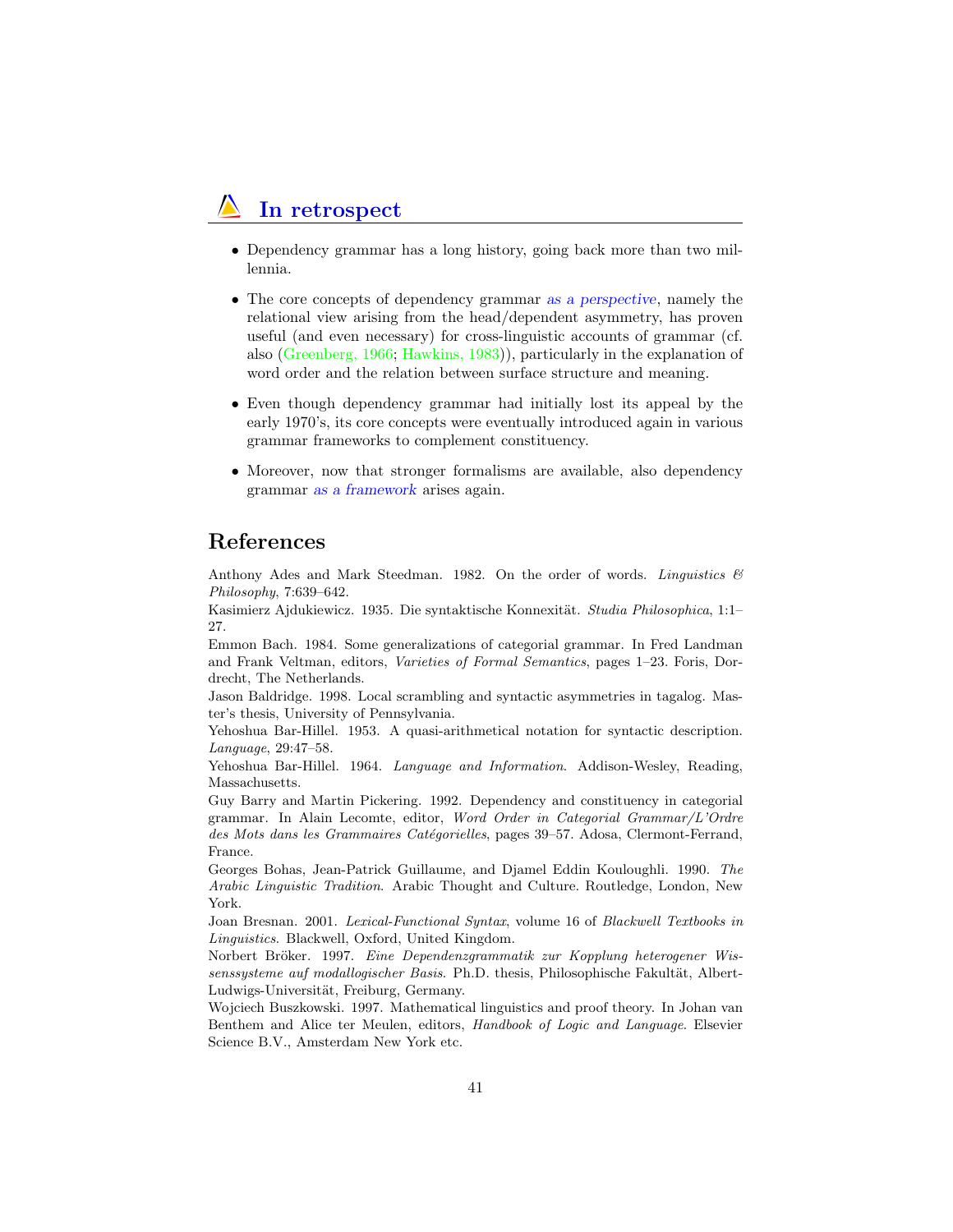Carpenter:1992. 1992. The Logic of Typed Feature Structures. Number 32 in Cambridge Tracts in Theoretical Computer Science. Cambridge University Press, Cambridge, United Kingdom.

Noam Chomsky. 1957. Syntactic Structures. Mouton, The Hague, the Netherlands.

Noam Chomsky. 1963. Formal properties of grammars. In R.D. Luce et al, editor, Handbook of mathematical psychology, pages 323–418. John Wiley & Sons, New York. Noam Chomsky. 1965. Aspects of the Theory of Syntax. The MIT Press, Cambridge Massachusetts.

Noam Chomsky. 1981. Lectures on Government and Binding. Foris, Dordrecht, The Netherlands.

Richard Crouch and Josef van Genabith. 1998. Context change, underspecification, and the structure of glue language derivations. In Mary Dalrymple, editor, Semantics and Syntax in Lexical Functional Grammar, pages 117–189. The MIT Press, Cambridge Massachusetts.

Haskell B. Curry. 1961. Some logical aspects of grammatical structure. In Roman O. Jakobson, editor, Structure of Language in its Mathematical Aspects. Proceedings of the 12th Symposium in Applied Mathematics, pages 56–68, Providence. American Mathematical Society.

Haskell B. Curry. 1963. Foundations of Mathematical Logic, volume 2 of McGraw-Hill Series in Higher Mathematics. McGraw-Hill, New York etc.

Martin D. Davis. 1965. The Undecidable: Basic papers on undecidable propositions, unsolvable problems, and computable functions. Raven Press, New York.

Charles J. Fillmore. 1968. The case for case. In Emmon Bach and Robert T. Harms, editors, Universals in Linguistic Theory, pages 1–90. Holt, Rinehart and Winston, New York.

Haim Gaifman. 1965. Dependency systems and phrase-structure systems. Information and Control, 8(3):304–337.

L.T.F. Gamut. 1991. Logic, Language, and Meaning: Volume 2, Intensional Logic and Logical Grammar. The University of Chicago Press, Chicago, London.

Gerald Gazdar, Ewan Klein, Geoffrey K. Pollum, and Ivan A. Sag. 1985. Generalized Phrase-Structure Grammar. Blackwell, Oxford, United Kingdom.

Aleksej V. Gladkij and Igor A. Mel'čuk. 1975. Tree grammars: I. a formalism for syntactic transformations in natural languages. Linguistics, 50:47–82.

Joseph H. Greenberg. 1966. Some universals of grammar with particular reference to the order of meaningful elements. In Joseph H. Greenberg, editor, Universals of Language, pages 73–114. The MIT Press, Cambridge, Massachusetts, second edition edition.

Maurice Gross. 1964. On the equivalence of models of language used in the fields of mechanical translation and information retrieval. Information Storage and Retrieval,  $2(1):43-57.$ 

Liliane Haegeman. 1991. Introduction to Government and Binding Theory. Basil Blackwell, Oxford.

Eva Hajičová. 2000. A praguian view on optimality theory. *Linguistica Pragensia*,  $X(2):59-72.$ 

Zellig S. Harris. 1957. Co-occurrence and transformation in linguistic structure. Language, 33:283–340.

John A. Hawkins. 1983. Word Order Universals. Academic Press, New York, London, etc.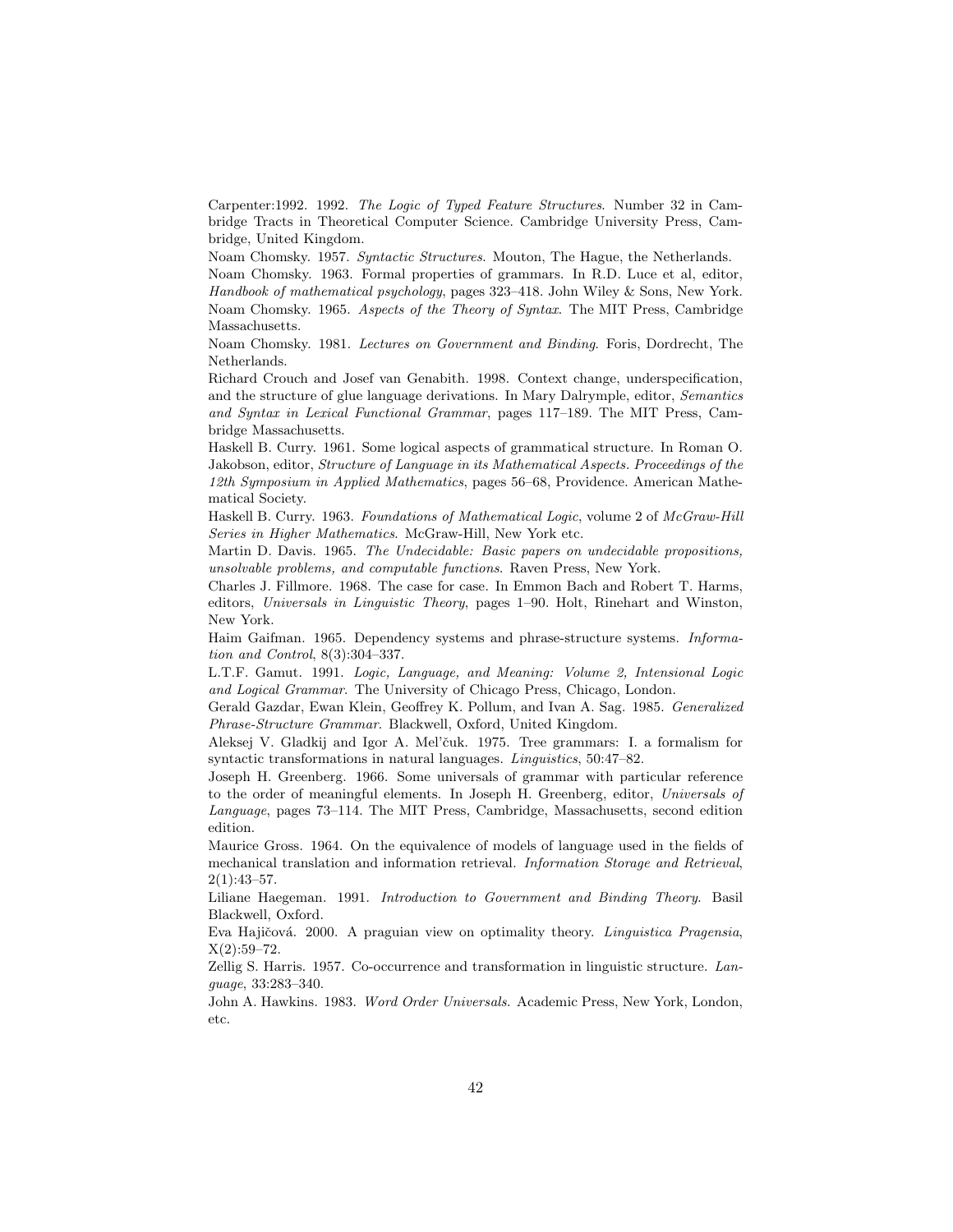David G. Hays. 1964. Dependency theory: A formalism and some observations. Language, 40(4):511–525.

Mark Hepple. 1990. The Grammar and Processing of Order and Dependency: A Categorial Approach. Ph.D. thesis, University of Edinburgh.

James Higginbotham. 1997. Gb theory: An introduction. In Johan van Benthem and Alice ter Meulen, editors, Handbook of Logic and Language. Elsevier Science B.V., Amsterdam New York etc.

Beryl Hoffman. 1995. Computational Analysis of the Syntax and Interpretation of "Free" Word-Order in Turkish. Ph.d. thesis, ircs report 95-17, University of Pennsylvania.

David Johson and Paul M. Postal. 1980. Arc Pair Grammar. Princeton University Press, Princeton, New Jersey.

Andreas Kathol. 1995. Linearization-Based German Syntax. Ph.D. thesis, Ohio State University, Columbus, Ohio.

Paul J. King. 1989. A Logical Formalism for Head-Driven Phrase Structure Grammar. Ph.D. thesis, Manchester University, Manchester, England.

Geert-Jan M. Kruijff. 2001. A Categorial-Modal Logical Architecture of Informativity: Dependency Grammar Logic & Information Structure. Ph.D. thesis, Faculty of Mathematics and Physics, Charles University, Prague, Czech Republic, April.

Jürgen Kunze. 1975. Abhängigkeitgrammatik. Akademie Verlag, Berlin, Germany.

Natasha Kurtonina. 1995. Frames and Labels: A Modal Analysis of Categorial Inference. Ph.D. thesis, OTS, Utrecht University.

William Ladusaw. 1988. A proposed distinction between level and stratum. In the Linguistic Society of Korea, editor, Linguistics in the Morning Calm 2. Hanshin Publishing Co., Seoel, Korea.

S.M. Lamb. 1966. Outline of Stratificational Grammar. Georgetown University Press, Washington DC.

Joachim Lambek. 1958. The mathematics of sentence structure. American Mathematical Monthly, 65:154–169.

Joachim Lambek. 1961. On the calculus of syntactic types. In Roman O. Jakobson, editor, Structure of Language in its Mathematical Aspects. Proceedings of the 12th Symposium in Applied Mathematics, Providence. American Mathematical Society.

Pavel Materna and Petr Sgall. 1980. Functional sentence perspective, the question test, and intensional semantics. SMIL-Journal of Linguistic Calculus, (1-2):141–160.

Pavel Materna, Eva Hajičová, and Petr Sgall. 1987. Redundant answers and topicfocus articulation. Linguistics and Philosophy, 10:101–113.

Pavel Materna. 1998. Concepts and objects, volume 63 of Acta Philosophica Fennica. Philosophical Society of Finland, Helsinki, Finland.

Igor A. Mel'čuk. 1988. Dependency Syntax: Theory and Practice. SUNY Press, Albany NY.

Richard Montague. 1974. Formal Philosophy: Selected Papers of Richard Montague, edited and with an introduction by Richmond Thomason. Yale University Press, New Haven, Connecticut.

Michael Moortgat and Glyn Morrill. 1991. Heads and phrases: Type calculus for dependency and constituent structure. Unpublished manuscript. Available from http://www-lsi.upc.es/˜morrill/.

Michael Moortgat and Richard T. Oehrle. 1994. Adjacency, dependency and order. In Proceedings of the Ninth Amsterdam Colloquium.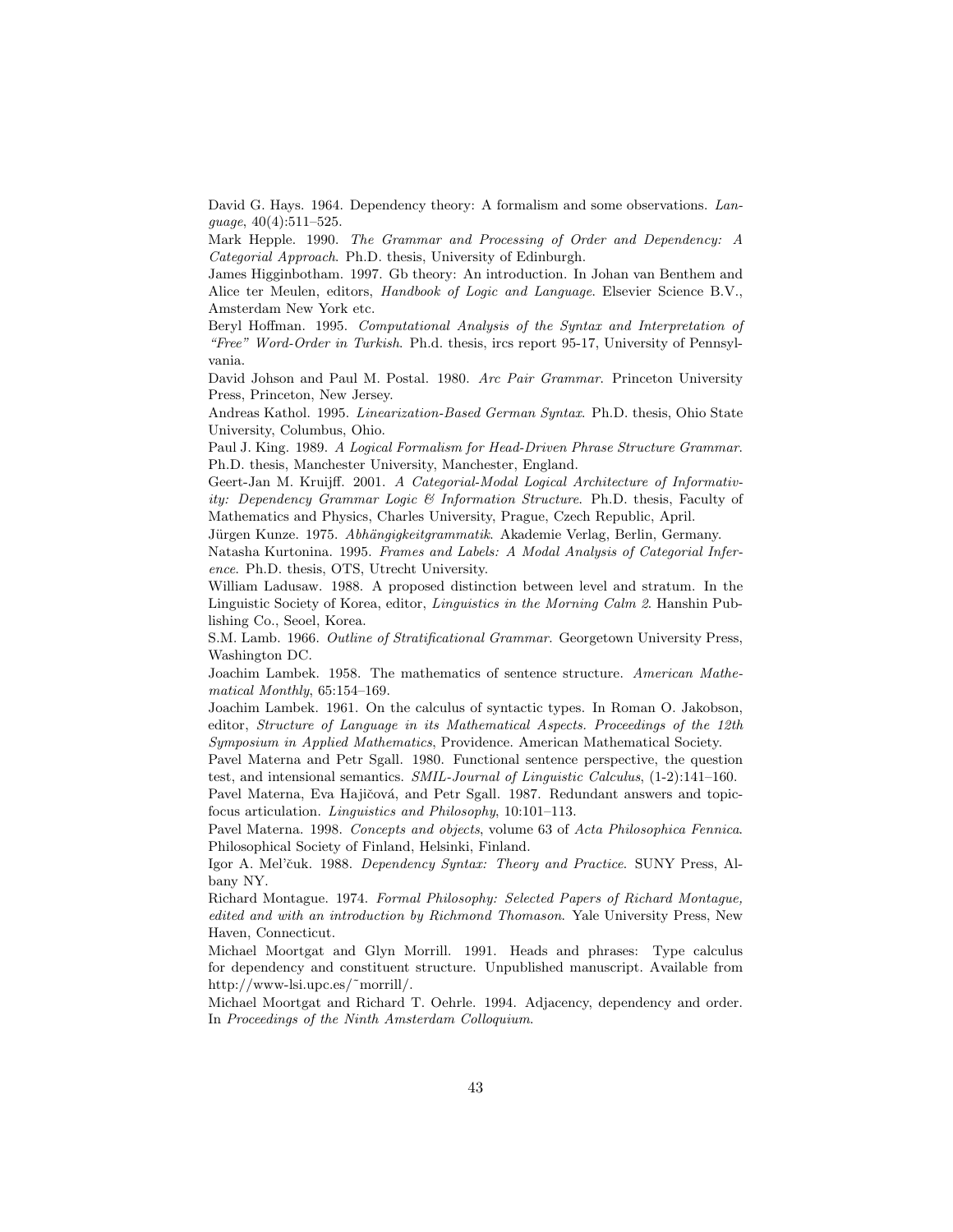Michael Moortgat. 1988. Categorial Investigations: Logical and Linguistic Aspects of the Lambek Calculus. Foris, Dordrecht, The Netherlands.

Michael Moortgat. 1997. Categorial type logics. In Johan van Benthem and Alice ter Meulen, editors, Handbook of Logic and Language. Elsevier Science B.V., Amsterdam New York etc.

Glyn V. Morrill. 1994. Type Logical Grammar: Categorial Logic of Signs. Kluwer Academic Publishers, Dordrecht, Boston, London.

Jonathan Owens. 1988. The Foundations of Grammar: An Introduction to Medieval Arabic Grammatical Theory, volume 45 of Amsterdam Studies in the Theory and History of Linguistic Science. John Benjamins, Amsterdam, The Netherlands.

Jarmila Panevová. 1974. On verbal frames in functional generative description I. Prague Bulletin of Mathematical Linguistics, 22:3–40.

Jarmila Panevová. 1975. On verbal frames in functional generative description II. Prague Bulletin of Mathematical Linguistics, 23:17–52.

Barbara H. Partee. 1996. The development of formal semantics. In Shalom Lappin, editor, The Handbook of Contemporary Semantic Theory. Blackwell Publishers, Oxford, United Kingdom.

Barbara H. Partee. 1997. Montague grammar. In Johan van Benthem and Alice ter Meulen, editors, Handbook of Logic and Language. Elsevier Science B.V., Amsterdam New York etc.

Charles S. Peirce. 1898. Reasoning and the Logic of Things: The Cambridge Conference Lectures of 1898. Harvard University Press, Cambridge, Massachusetts. Published 1992.

Gerald Penn. 1999. A generalized-domain-based approach to Serbo-Croation second position clitic placement. In Gosse Bouma, Erhard Hinrichs, Geert-Jan M. Kruijff, and Richard T. Oehrle, editors, Constraints and Resources in Natural Language Syntax and Semantics, pages 119–136. CSLI Publications, Stanford CA.

Mati Pentus. 1997. Product-free Lambek calculus and context-free grammars. The Journal of Symbolic Logic, 62(2):648–660, June.

W. Keith Percival. 1990. Reflections on the history of dependency notions in linguistics. Historiographia Linguistica, XVII(2):29–47.

W. Keith Percival. 1993. The genealogy of general linguistics. In Kurt R. Jankowsky, editor, History of Linguistics 1993, volume 78 of Studies in the History of the Language Sciences, pages 47–54. John Benjamins, Amsterdam, The Netherlands.

Fernando C.N. Pereira and Stuart M. Shieber. 1987. Prolog and Natural-Language Analysis. Number 10 in Lecture Notes. CSLI, Stanford CA.

P. Stanley Jr. Peters and Robert W. Ritchie. 1971. On restricting the base component of transformational grammars. Information and Control, 18(5):483–501.

P. Stanley Jr. Peters and Robert W. Ritchie. 1973. Context-sensitive immediate constituent analysis: context-free languages revisited. Mathematical Systems Theory, 6:324–333.

Vladimír Petkevič. 1987. A new dependency based specification of underlying representations of sentences. Theoretical Linguistics, 14:143–172.

Vladimír Petkevič. 1995. A new formal specification of underlying structures. Theoretical Linguistics, 21(1):7–61.

Martin Pickering. 1991. Processing Dependencies. Ph.D. thesis, University of Edinburgh.

Carl Pollard and Ivan A. Sag. 1987. Information-Based Analysis of Language - Volume 1: Fundamentals. Number 13 in CSLI Lecture Notes. CSLI.